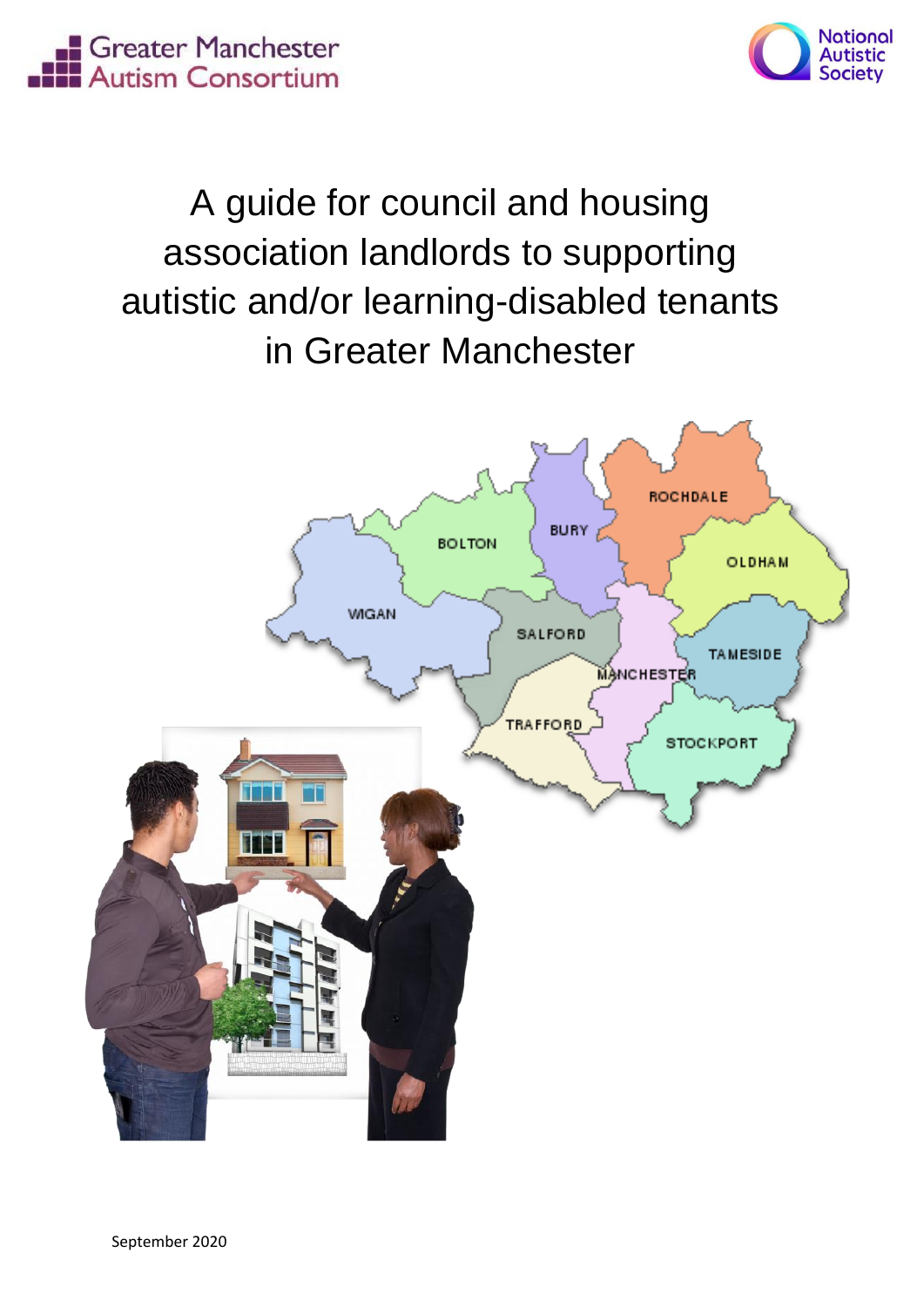# **Contents**

- Page 3 Introduction
- Page 4-6 What is Autism?
- Page 7 What is a learning disability?
- Page 8-11 How can I support my tenant?
- Page 12 Useful contacts and resources for you
- Page 13 Useful contacts for your tenants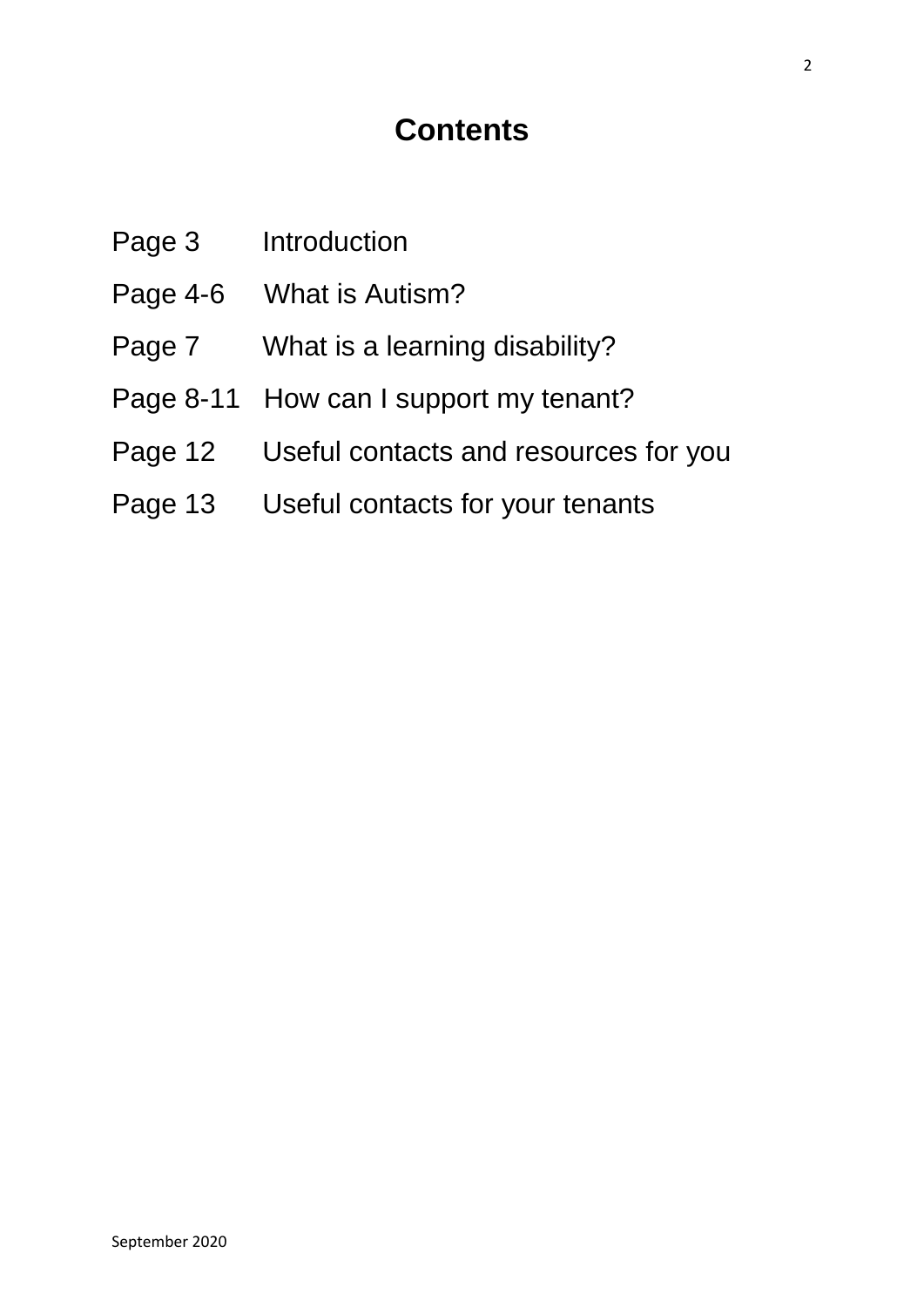Thanks to the publishers of The Autism and Homelessness Toolkit for much of the information used in this leaflet

#### **Introduction**

This resource has been developed by the Greater Manchester Autism and Learning Disability Housing Implementation group. The group is made up of autistic people and their families and professionals from many different sectors including housing. The purpose of the resource is to support autistic people and people with learning disabilities understand how to rent a property and what their rights are in relation to that as well as where to get help.

Although we have linked autistic and learning disabled people together in this document, it is important to state that the needs of the two groups are often very different and we strongly advise that the support offered is person- centred and that assumptions are not made about needs and adjustments.

There are five documents dealing with different aspects of support on housing for autistic and learning disabled people.

This one is a guide to council and Housing association land lords renting to autistic and learning disabled people.

We also have:

A guide to autistic and learning disabled people facing eviction

A guide to autistic and learning disabled people on general housing issues

A guide private landlords on working with autistic and learning disabled tenants

A guide to Housing Advice services supporting autistic and learning disabled customers.

All guides can be found on the GMAC website [www.autismgm.org.uk](http://www.autismgm.org.uk/)

Mari Saeki- On behalf of the GM Autism and LD Housing Implementation group- September 2020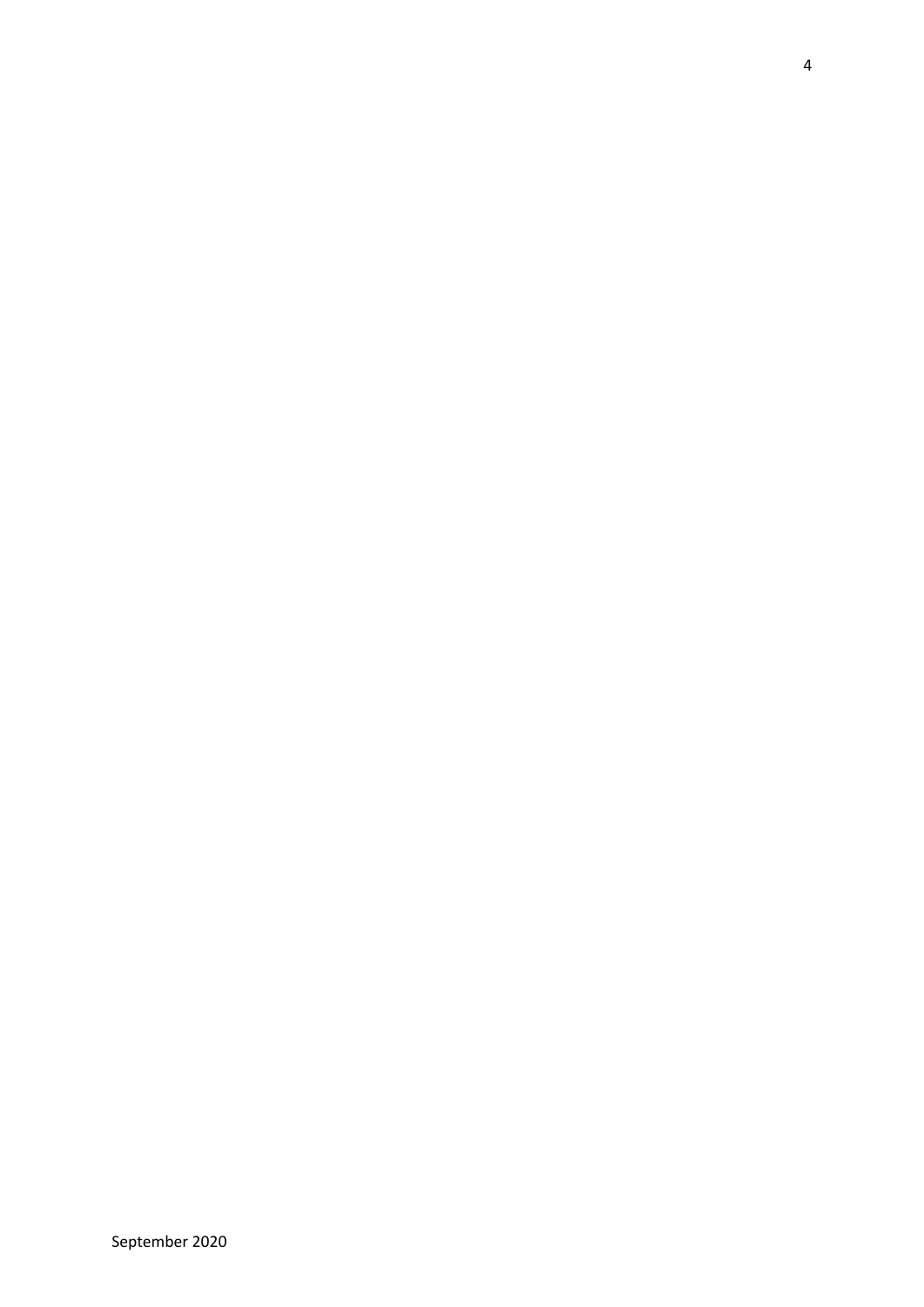# **What is Autism?**

Autism is a lifelong developmental disability which affects how people communicate and interact with the world. One in 100 people are on the autism spectrum and there are around 700,000 autistic adults and children in the UK.

#### **Being autistic**

Autism is a spectrum condition and affects people in different ways. Like all people, autistic people have their own strengths and weaknesses. Below is a list of difficulties autistic people may share, including the two key difficulties required for a diagnosis. Click on the plus sign for more information.

#### **Social communication**

Autistic people have difficulties with interpreting both verbal and non-verbal language like gestures or tone of voice. Some autistic people are unable to speak or have limited speech while other autistic people have very good language skills but struggle to understand sarcasm or tone of voice. Other challenges include:

- taking things literally and not understanding abstract concepts
- needing extra time to process information or answer questions
- repeating what others say to them (this is called echolalia)

#### **Social interaction**

Autistic people often have difficulty 'reading' other people recognising or understanding others' feelings and intentions - and expressing their own emotions. This can make it very hard to navigate the social world. Autistic people may:

- appear to be insensitive
- seek out time alone when overloaded by other people
- not seek comfort from other people
- appear to behave 'strangely' or in a way thought to be socially inappropriate
- September 2020 find it hard to form friendships.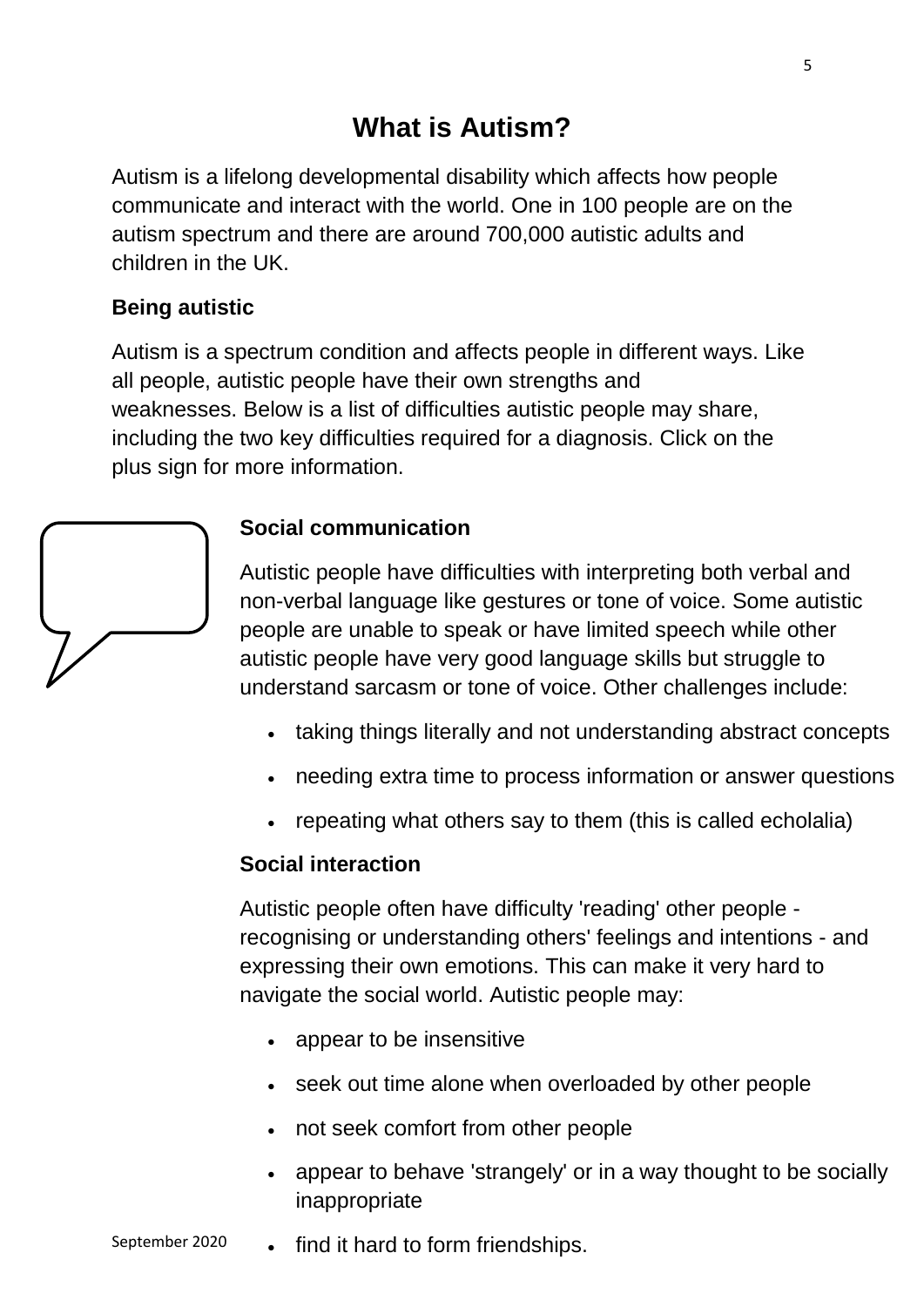

#### **Repetitive and restrictive behaviour**

With its unwritten rules, the world can seem a very unpredictable and confusing place to autistic people. This is why they often prefer to have routines so that they know what is going to happen. They may want to travel the same way to and from school or work, wear the same clothes or eat exactly the same food for breakfast.

Autistic people may also repeat movements such as hand flapping, rocking or the repetitive use of an object such as twirling a pen or opening and closing a door. Autistic people often engage in these behaviours to help calm themselves when they are stressed or anxious, but many autistic people do it because they find it enjoyable.

Change to routine can also be very distressing for autistic people and make them very anxious. It could be having to adjust to big events like Christmas or changing schools, facing uncertainty at work, or something simpler like a bus detour that can trigger their anxiety.



#### **Over or under sensitivity to senses**

Autistic people may experience over- or under-sensitivity to sounds, touch, tastes, smells, light, colours, temperatures or pain. For example, they may find certain background sounds like music in a restaurant, which other people ignore or block out, unbearably loud or distracting. This can cause anxiety or even physical pain. Many autistic people prefer not to hug due to discomfort, which can be misinterpreted as being cold and aloof.

Many autistic people avoid everyday situations because of their sensitivity issues. Schools, workplaces and shopping centres can be particularly overwhelming and cause sensory overload. There are many simple adjustments that can be made to make environments more autism-friendly.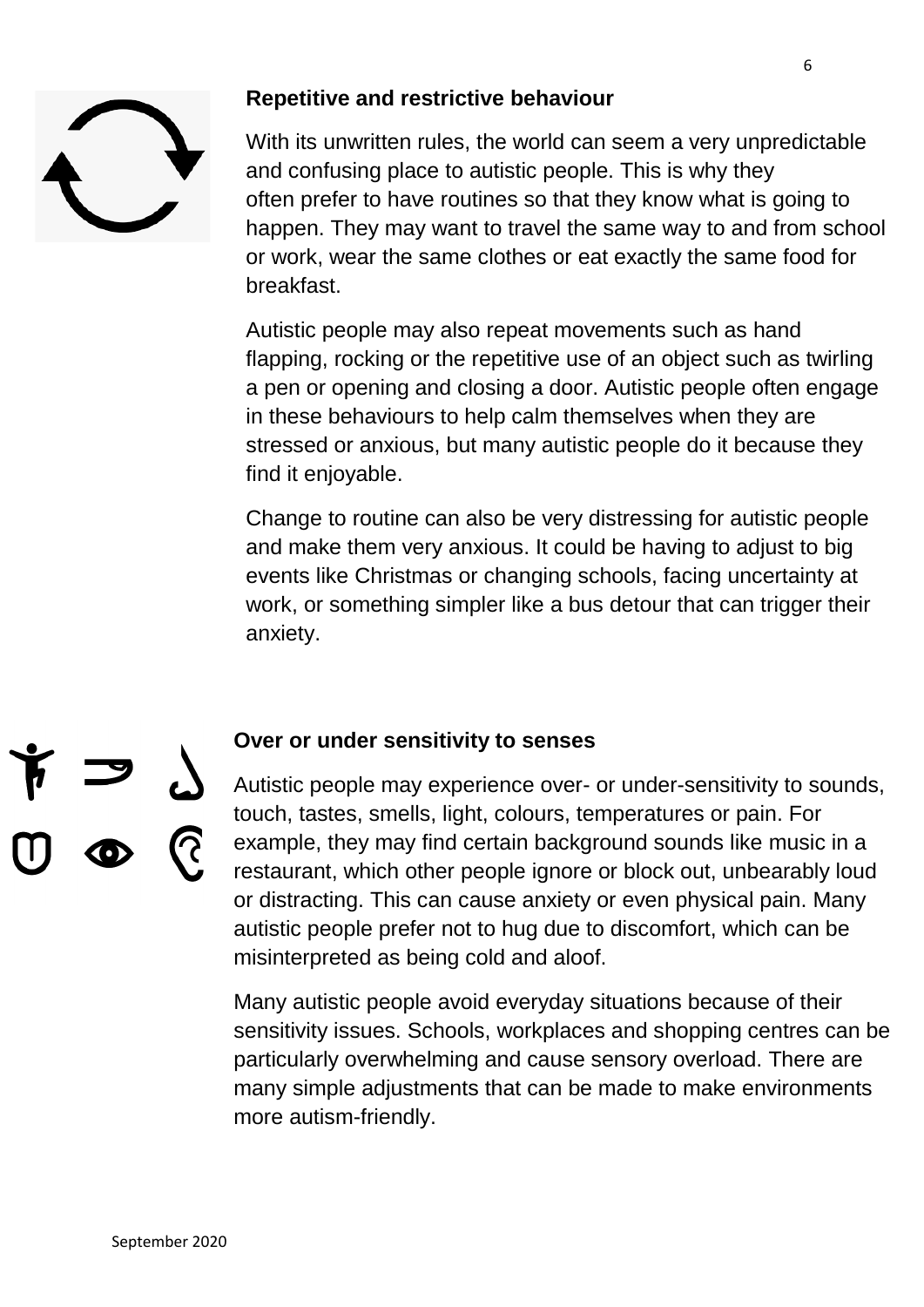

#### **Highly focused interests or hobbies**

Many autistic people have intense and highly focused interests, often from a fairly young age. These can change over time or be lifelong. Autistic people can become experts in their special interests and often like to share their knowledge. A stereotypical example is trains but that is one of many. Greta Thunberg's intense interest, for example, is protecting the environment.

Like all people, autistic people gain huge amounts of pleasure from pursuing their interests and see them as fundamental to their wellbeing and happiness.

Being highly focused helps many autistic people do well academically and in the workplace but they can also become so engrossed in particular topics or activities that they neglect other aspects of their lives.

#### **Extreme anxiety**

Anxiety is a real difficulty for many autistic adults, particularly in social situations or when facing change. It can affect a person psychologically and physically and impact quality of life for autistic people and their families.

It is very important that autistic people learn to recognise their triggers and find coping mechanisms to help reduce their anxiety. However, many autistic people have difficulty recognising and regulating their emotions. Over one third of autistic people have serious mental health issues and too many autistic people are being failed by mental health services.

(The National Autistic Society 2020)

**Want to know more about autism? Go to page 11 for a list of useful links.**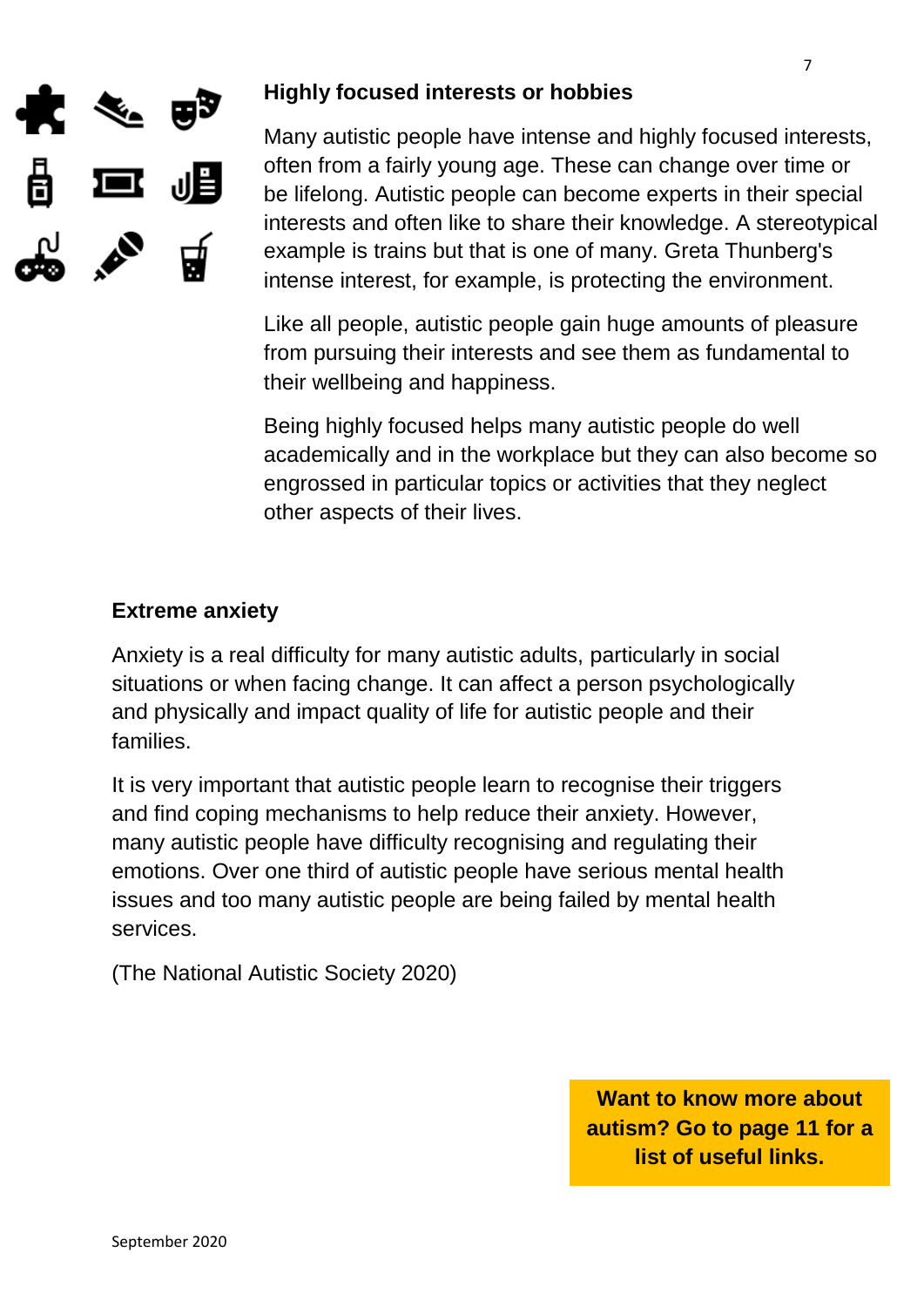### **What is a learning disability?**

A learning disability is a reduced intellectual ability and difficulty with everyday activities – for example household tasks, socialising or managing money – which affects someone for their whole life.

People with a learning disability tend to take longer to learn and may need support to develop new skills, understand complicated information and interact with other people.

#### **Different types of learning disability**

There are different types of learning disability, which can be mild, moderate, severe or profound. In all cases a learning disability is lifelong.

It can be difficult to diagnose a mild learning disability as the individual will often mix well with others and will be able to cope with most everyday tasks. However, they may need support in other areas of their life such as filling out forms.

People with a severe learning disability or profound and multiple learning disability (PMLD), will need more care and support with areas such as mobility, personal care and communication. People with a moderate learning disability may also need support in these areas, but not definitely.

(MENCAP 2020)

**Want to know more about learning disabilities? Go to page 11 for a list of useful links.**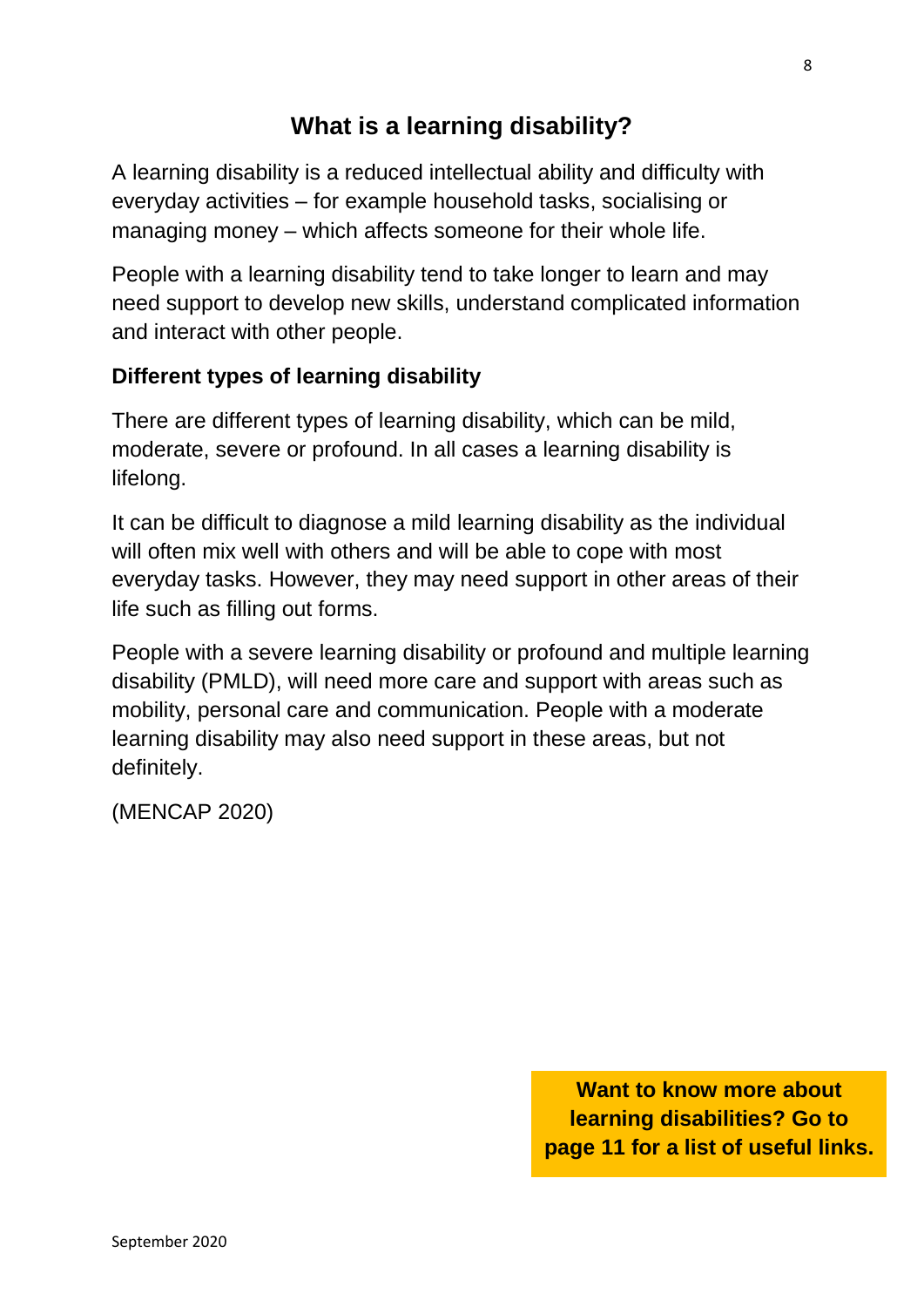#### **How can I support my tenant?**

#### **Tip:**

Each person's needs are different. Ask the tenant and anyone they have supporting them what would help them maintain their tenancy.

When supporting your tenant, you may want to consider:

#### **Premises**

Understand the sensory challenges that the autistic person faces. This particularly applies to noise, smells and lighting, as these are directly relevant to maintaining a tenancy.

Consider the impact of hypersensitivity in dealing with issues such as noise nuisance.

Understand the fears that autistic adults may have in relation to processes such as annual PAT tests/ regular maintenance and try and reduce the anxiety about such events.

Be aware that autistic and learning disabled people may be at increased risk of exploitation such as Cuckooing or mate crime. If you suspect this you may need to investigate further or refer the person on for advice.

Don't make assumptions, if a person is applying to a bigger property than you may consider they need, discuss why the applicant/ tenant feels the need a second bedroom or bigger space.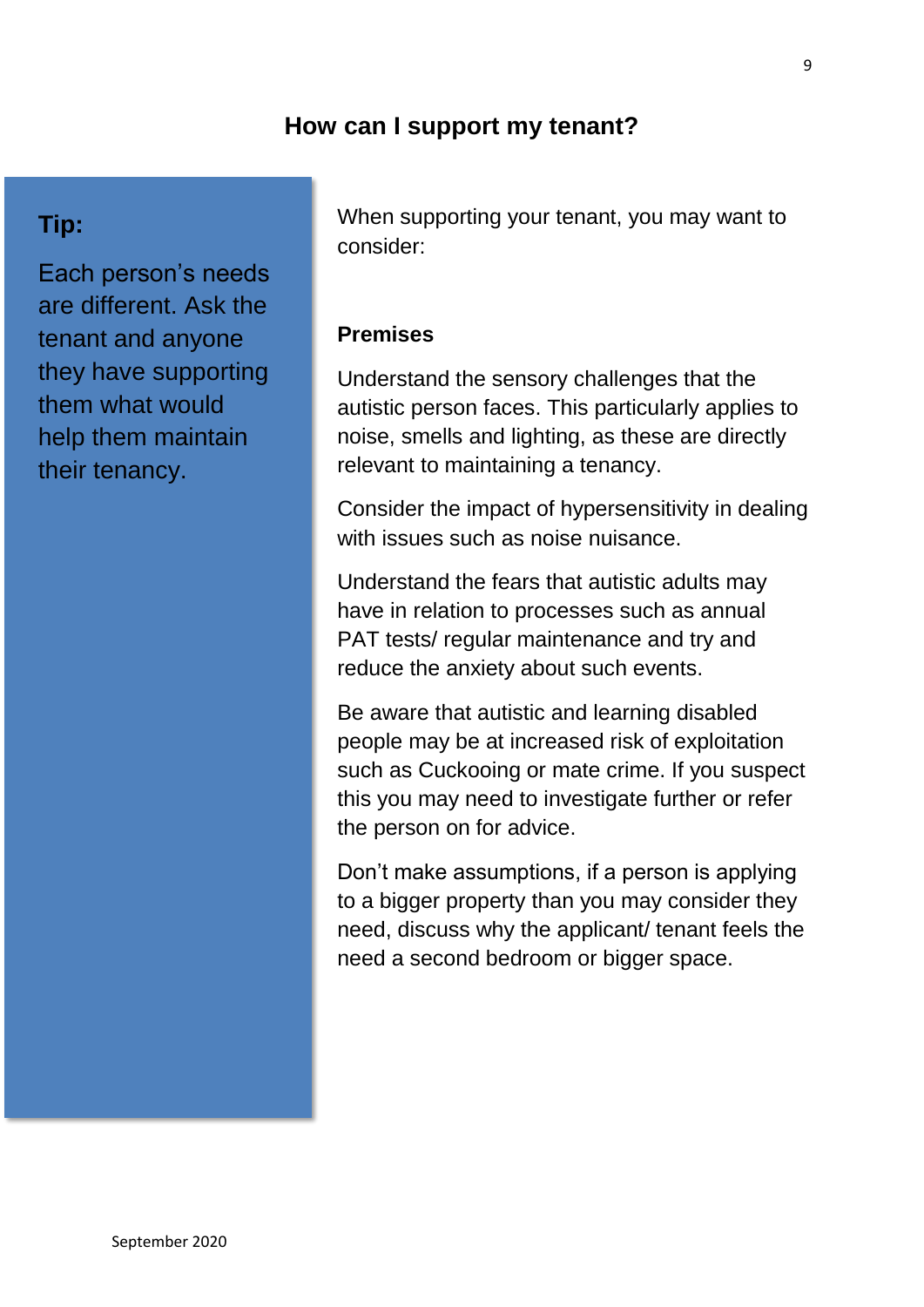#### **Processes**

Consider the use of some kind of mediation between the autistic and learning disabled people and your own organisation in the case of disputes. One of the support organisations listed below may be able to support

Consider having a consistent named contact for the autistic or learning disabled person.

Consider avoiding automated letters about issues such as rent arrears as they can often be misunderstood and cause distress.

Consider handling issues such as complaints more informally to stop them escalating.

If the person is vulnerable and/or falling out with neighbours due to misunderstandings, discuss if the tenant feels that disclosing their diagnosis, with your support, might help the situation. This needs careful handling and discussion with both the tenant and their close supporters before going ahead.

Consider allowing a longer period of transition between properties.

#### **Communication**

Check if the person has a diagnosis of autism or a learning disability. They may not think of sharing this diagnosis if they do not see the relevance

Check if the person has a communication passport, or similar. A communication passport is a good way to understand the person's communication needs and will help you to make reasonable adjustments for that person (link in section below for examples).

Talk to people that knows the individual such as family members, with permission of the autistic person, as they can often give crucial information.

Make the tenancy rules clear about noise levels and repairs and adaptions, as well as the more formal tenancy rules such as where the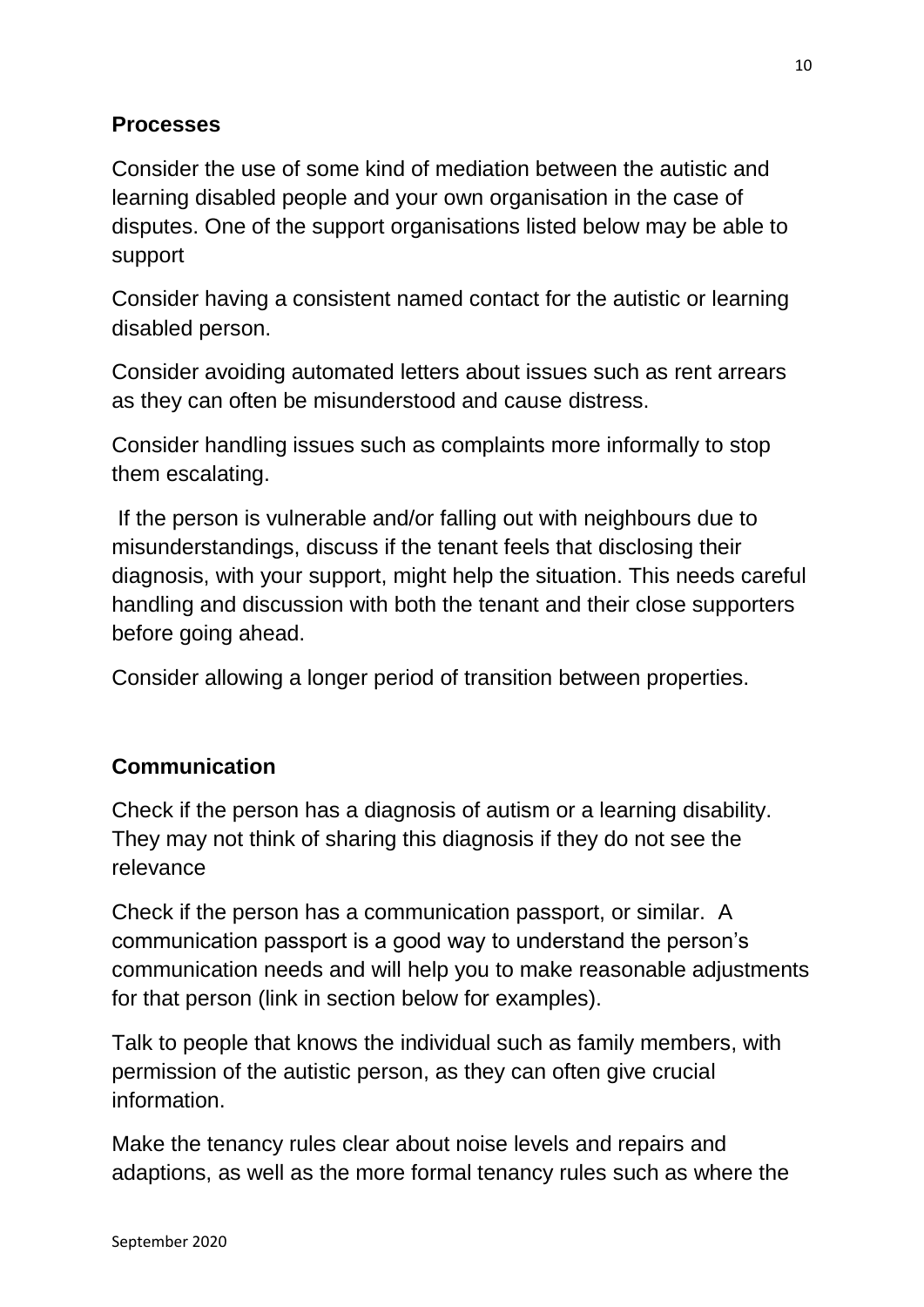bins go on bin day or what to do if there are any worries or issues related to housing (list of housing advice organisations and autism and learning disability organisations at the end of this document).

Make sure that any written communication is clear, and check the person's understanding of the content, especially for important issues.

Support the tenant to communicate via the best communication method for them. This may include email, text, phone or face to face, whichever form of communication works best. The autistic or learning disabled person or supporter, may need to explain which form of communication you prefer

Focus on building relationships with the tenants. This may take time and shorter sessions more regularly may help with this.

Ask one question at a time and allow time to process it

Be consistent. Make an arrangement and stick to it.

Ask one very clear and direct question at a time then just stop talking!

Make instructions (e.g. when a service charge must be paid) as clear and minimal as possible

Provide images to illustrate what you are telling them. Some people benefit from document in "Easy Read"

Break down information into small chunks

It may be helpful to email a record of conversations to the person, so they can process these in their own time

Make your language clear, concise and unambiguous. Avoid using idioms, irony, metaphors and words with double meanings

#### **Planning and Preparation**

Many autistic and learning disabled people become distressed and anxious when talking about issues related to housing. Consider planning for shorter or longer meetings, the need for more breaks whilst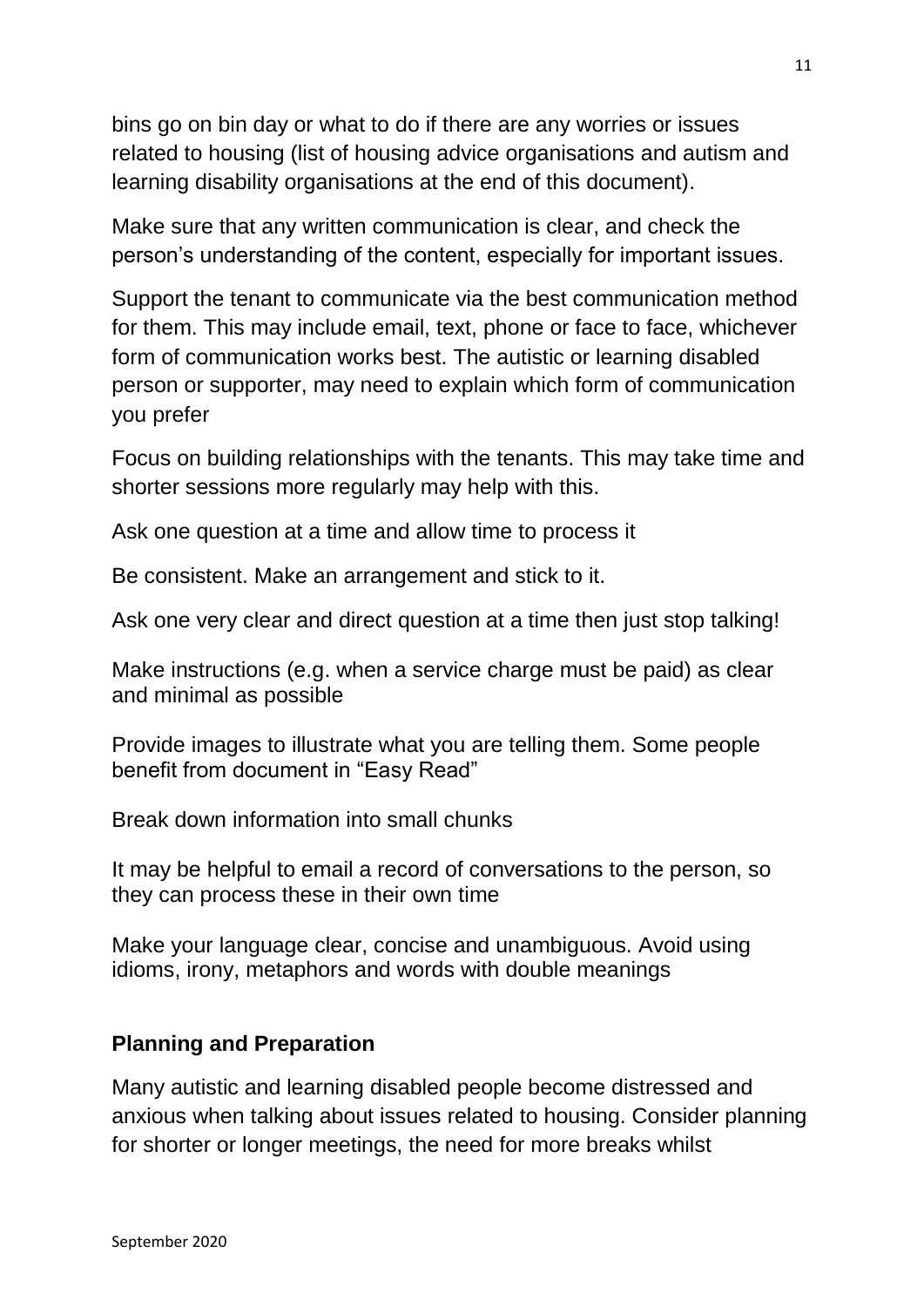discussing things, offering to open window or have a glass of water or other measures that may reduce stress.

Prepare the tenant for changes, mandatory inspections or safety tests with as much warning as possible.

Allow a longer timeframe for tenancies to be taken up as moving is a major transition that will be particularly challenging to some autistic people.

Sometimes it might be helpful to reduce choice and minimise demands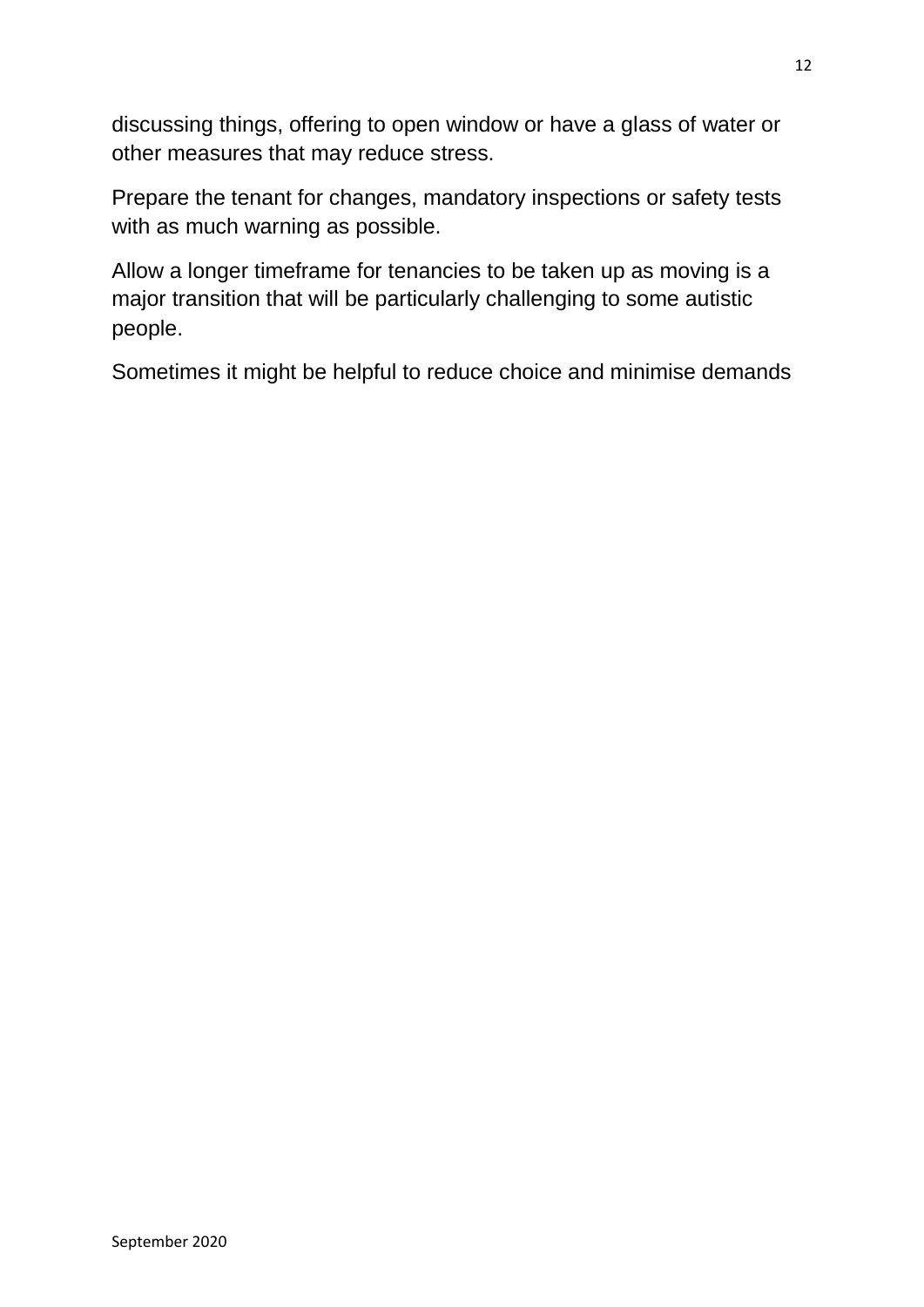#### **Useful contacts and resources for you**

The National Autistic Society:

[www.autism.org.uk/](http://www.autism.org.uk/)

Mencap learning disability charity:

[www.mencap.org.uk/](http://www.mencap.org.uk/)

The Greater Manchester Autism Consortium: www.autismgm.org.uk/

#### **Resources**

Autism homelessness toolkit: [www.homeless.org.uk/sites/default/files/site](http://www.homeless.org.uk/sites/default/files/site-attachments/Autism_Homelessness_Toolkit.pdf)[attachments/Autism\\_Homelessness\\_Toolkit.pdf](http://www.homeless.org.uk/sites/default/files/site-attachments/Autism_Homelessness_Toolkit.pdf)

Example of Easy Read tenancy information:

[www.halohousing.co.uk/pictorial-tenancy/](http://www.halohousing.co.uk/pictorial-tenancy/)

Communication Passports:

[www.communicationmatters.org.uk/types-of-aac/communication](http://www.communicationmatters.org.uk/types-of-aac/communication-passports/)[passports/](http://www.communicationmatters.org.uk/types-of-aac/communication-passports/)

#### **References**

The National Autistic Society 2020, *What is Autism?*, viewed 30 Aug 2020, [<https://www.autism.org.uk/advice-and-guidance/what-is-autism>](https://www.autism.org.uk/advice-and-guidance/what-is-autism)

MENCAP 2020, *What is a learning disability*?, viewed 30 Aug 2020, [<https://www.mencap.org.uk/learning-disability-explained/what-learning](https://www.mencap.org.uk/learning-disability-explained/what-learning-disability)[disability>](https://www.mencap.org.uk/learning-disability-explained/what-learning-disability)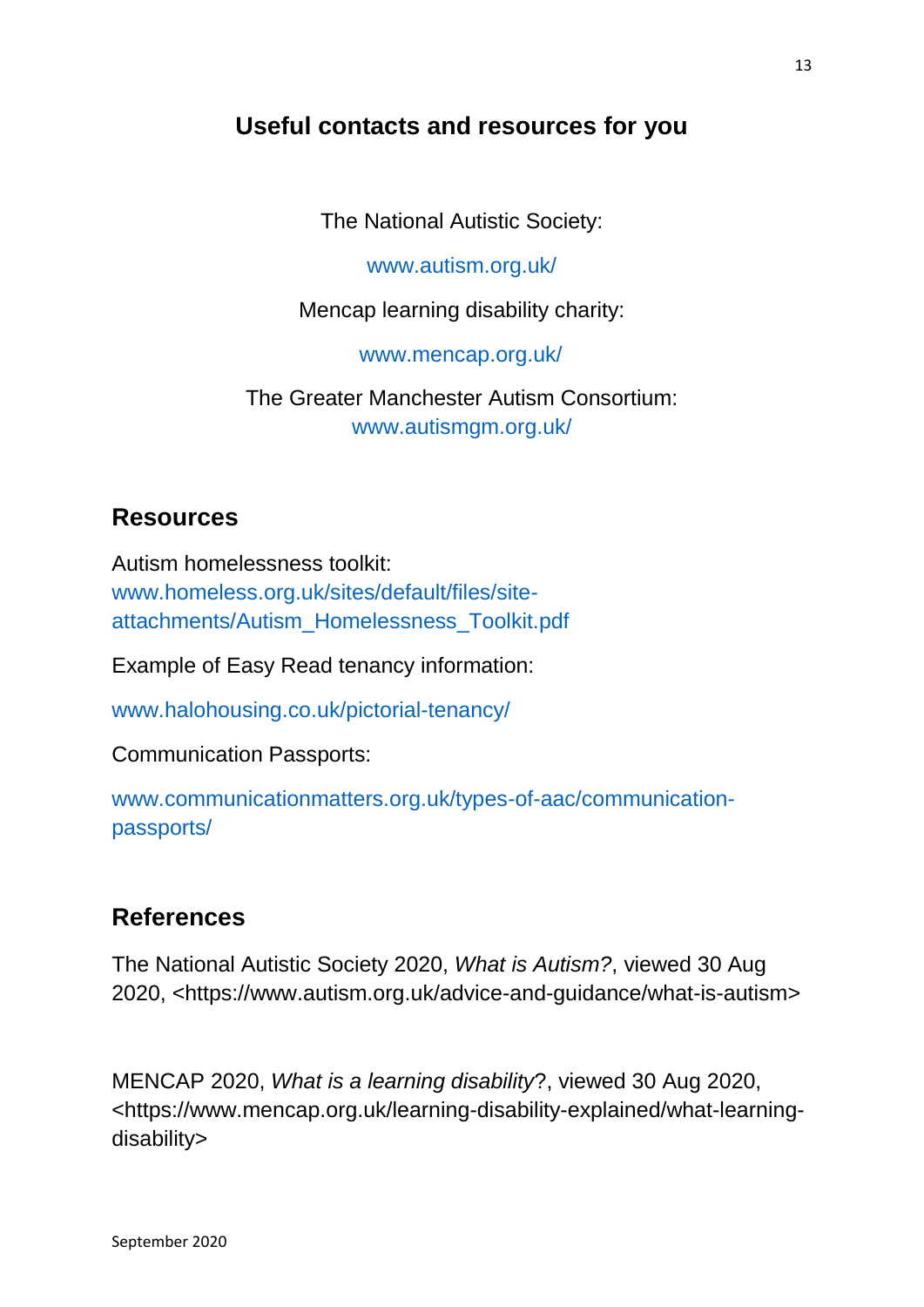# **Useful resources and sources of help for your tenants**

National information

| <b>Charity</b>                                  | <b>Website</b>                        |
|-------------------------------------------------|---------------------------------------|
| <b>Citizens Advice</b>                          | www.citizensadvice.org.uk/            |
| <b>Housing LIN</b>                              | www.housinglin.org.uk/                |
| Learning<br><b>Disability</b><br>England        | www.learningdisabilityengland.org.uk/ |
| <b>MENCAP</b><br>Learning<br>disability charity | www.mencap.org.uk/                    |
| <b>The National</b><br><b>Autistic Society</b>  | www.autism.org.uk/                    |
| <b>Shelter</b>                                  | www.shelter.org.uk/                   |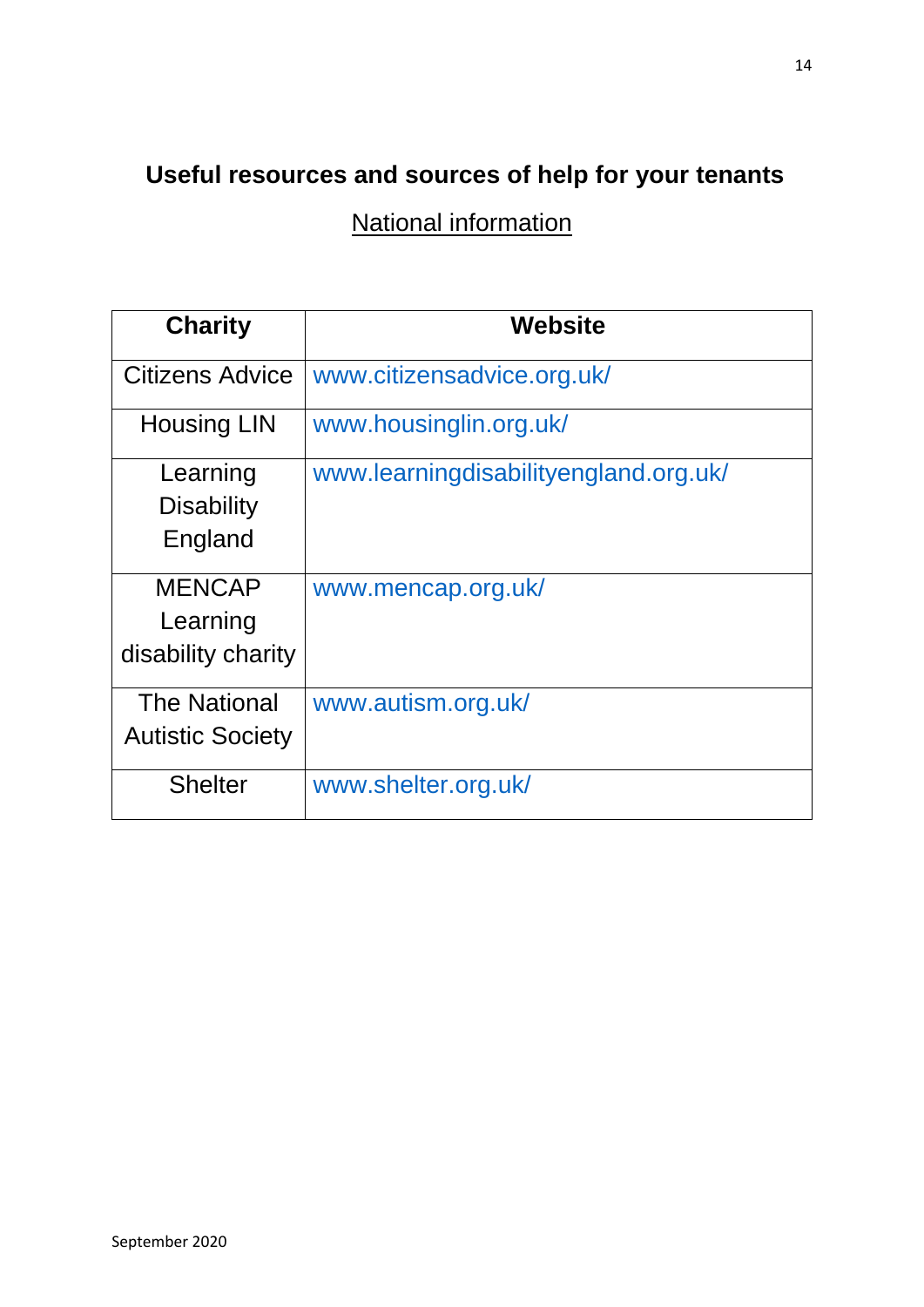## General support and advice organisations in Greater Manchester for autistic and learning disabled people

| <b>Organisation</b>                    | <b>Contact</b>                                          |
|----------------------------------------|---------------------------------------------------------|
| Advocacy together                      | 01706 645 830 / 07867 459 340                           |
| Hub-Rochdale                           | rochdaleadvocacy@together-uk.org                        |
|                                        | www.together-uk.org/projects/advocacy-hub-<br>rochdale/ |
| <u>Autizma</u>                         | 07956 002933 / 07950 940030                             |
|                                        | info@autizma.co.uk                                      |
|                                        | www.autizma.co.uk/                                      |
| <b>Bury People First</b>               | 0161 705 4342                                           |
|                                        | www.burypeoplefirst.co.uk/                              |
| <b>The Greater</b>                     | 0161 998 4667                                           |
| <b>Manchester Autism</b><br>Consortium | mari.saeki@nas.org.uk                                   |
|                                        | www.autismgm.org.uk/                                    |
| <b>Manchester People</b>               | 0161 839 3700                                           |
| First                                  | mcrpeoplefirst@gmail.com                                |
|                                        | www.manpf.org/                                          |
| <b>People First</b><br><b>Tameside</b> | www.peoplefirsttameside.org/                            |
| Salfordautism                          | 07713 903224                                            |
|                                        | support@salfordautism.org.uk                            |
|                                        | www.salfordautism.org.uk/                               |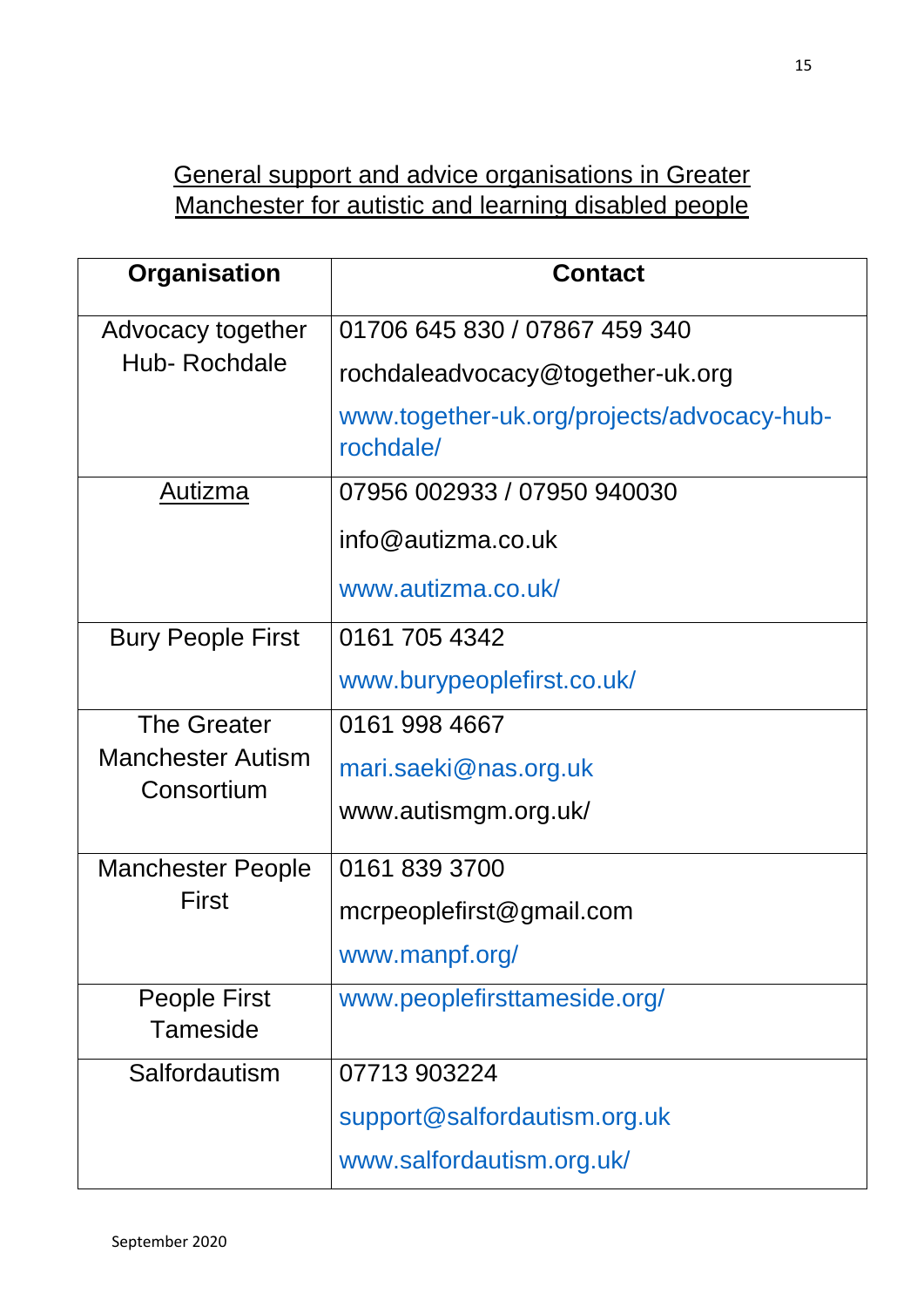| <b>Stepping Stones</b>     | 07976896351 (Karen)                        |
|----------------------------|--------------------------------------------|
| <b>Across the Spectrum</b> | steppingstones55@yahoo.co.uk               |
| <b>Stockport Speaking</b>  | 0161 480 8979                              |
| Out group                  | info@stockportadvocacy.co.uk               |
|                            | www.stockportadvocacy.org.uk/speaking-out- |
|                            | group-sog/                                 |
| <b>Trafford Advocacy</b>   | 0300 323 096                               |
| Hub                        | admin@advocacyfocus.org.uk                 |
|                            | www.advocacyfocus.org.uk                   |
| Wigan and Leigh            | 01942728748                                |
| <b>People First</b>        | info@wlpf.org.uk                           |
|                            | http://wlpf.org.uk/                        |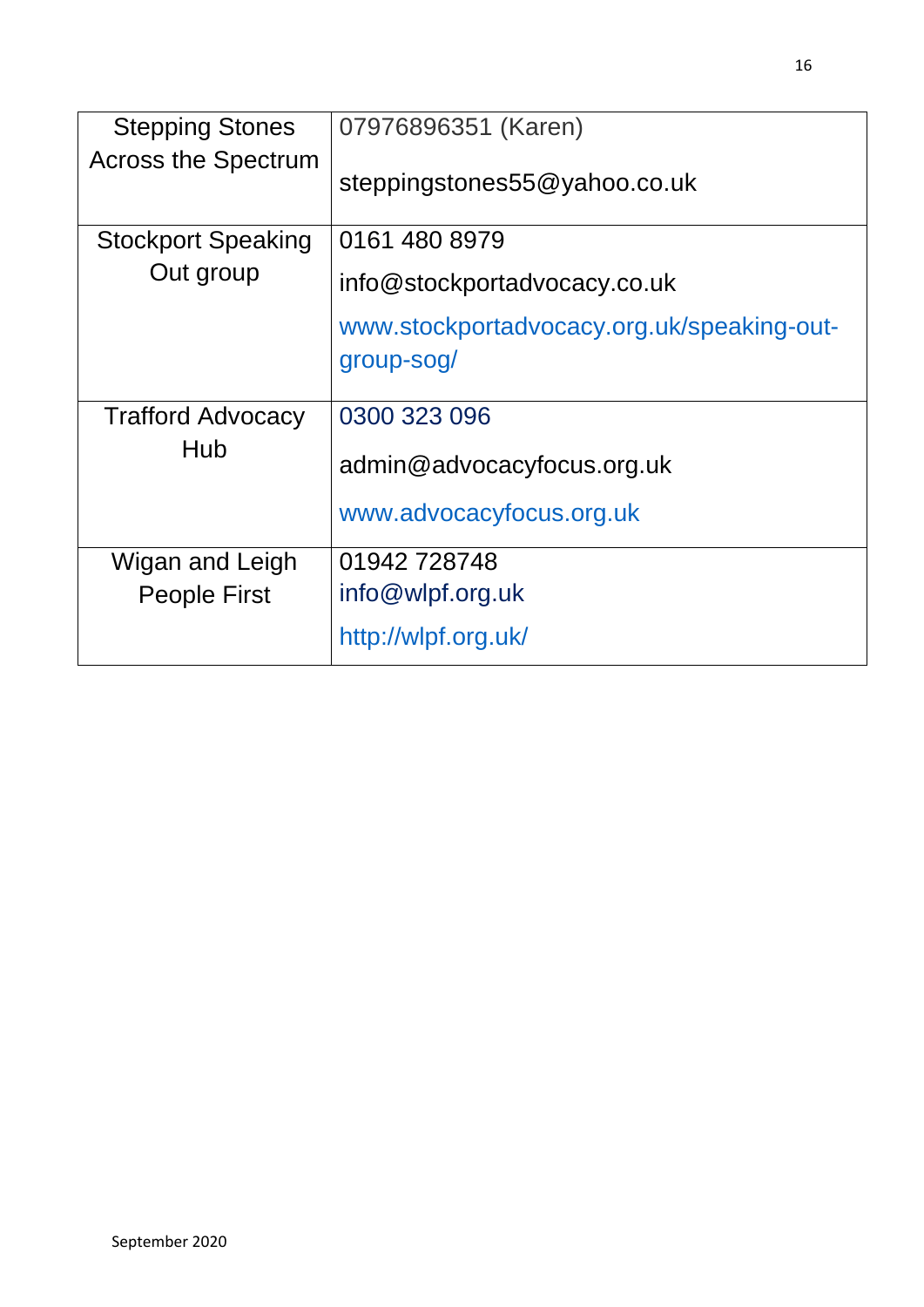Housing advice services across Greater Manchester

*NB Citizens Advice Service, Shelter, Tenants Union, GM Law Centre and MIND offer housing advice in all areas.* 

| Organisation                   | <b>Contact</b>                                                     |
|--------------------------------|--------------------------------------------------------------------|
| <b>Citizens Advice Greater</b> | www.citizensadvicegm.org                                           |
| <b>Manchester</b>              | Online Chat and also available<br>7 nights a week from 7pm-        |
|                                | 10pm                                                               |
| <b>GM Law Centre</b>           | Tel. 0161 769 2244                                                 |
|                                | reception@gmlaw.org.uk                                             |
| <b>Greater Manchester MIND</b> | www.gmmind.org.uk/about/                                           |
| <b>Shelter Greater</b>         | www.england.shelter.org.uk/ge                                      |
| <b>Manchester</b>              | t_help/local_services/manches                                      |
|                                | ter/services                                                       |
|                                | Tel:0161 820 7589                                                  |
| <b>Tenants Union</b>           | www.tenantsunion.org.uk/                                           |
|                                | If you need help with a deposit                                    |
|                                | www.billhelp.uk/manchester-<br>rent-deposit-scheme-<br>programmes/ |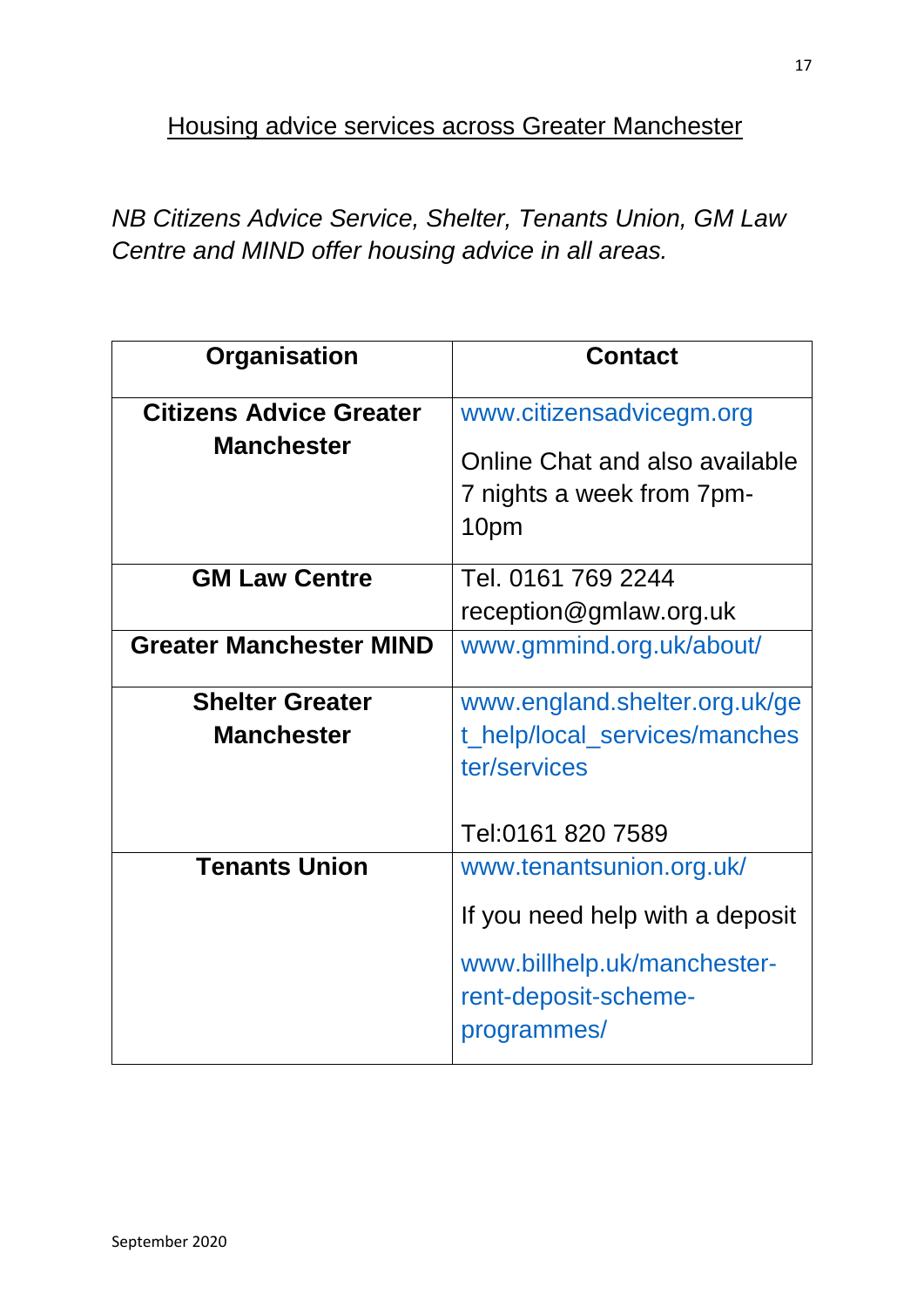### **Bury**

# **Council services**

| <b>Service</b>                                             | <b>Contact</b>                                                                    |
|------------------------------------------------------------|-----------------------------------------------------------------------------------|
| <b>Bury Council</b>                                        | www.bury.gov.uk/index.aspx?<br>articleid=10387                                    |
|                                                            | www.bury.gov.uk/index.aspx?<br>articleid=14177                                    |
| <b>Bury housing assessment</b><br>team                     | www.theburydirectory.co.uk/k<br>b5/bury/directory/service.pag<br>e?id=phRRKbMQKKI |
| <b>Bury Council - Urgent</b><br><b>Housing Advice</b>      | 0161 253 5537 (9am-5pm<br>Mon-Fri); 0161 253 6606 (out<br>of hours)               |
| <b>Bury Council - Central</b><br><b>Access Point (CAP)</b> | CentralAccess@bury.gov.uk<br>Tel. 0161 253 5940                                   |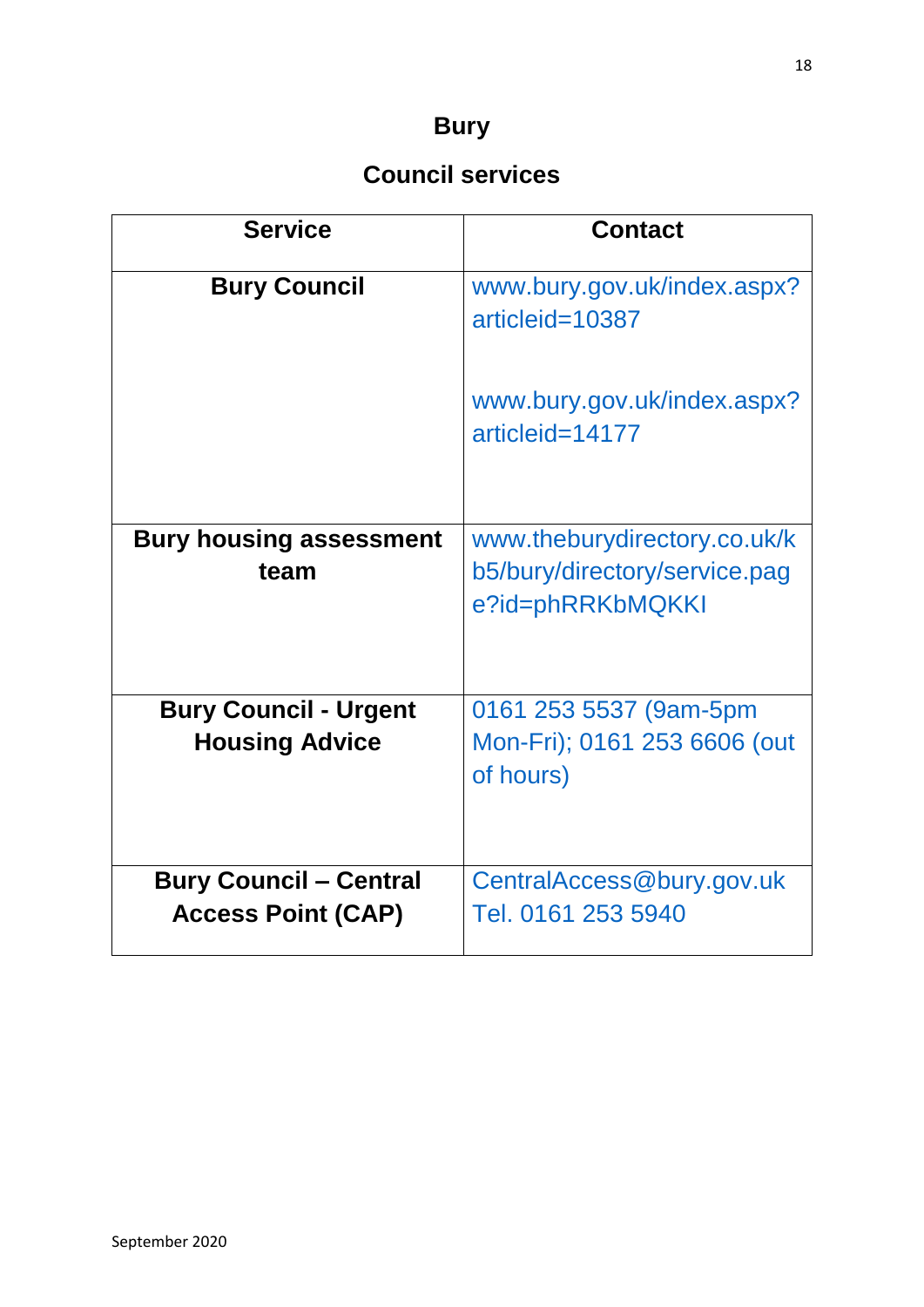| Organisation                                     | <b>Contact</b>                                                                                       |
|--------------------------------------------------|------------------------------------------------------------------------------------------------------|
| <b>Citizens Advice Bury &amp;</b>                | www.cabb.org.uk/                                                                                     |
| <b>Bolton</b>                                    | 0300 300 9071                                                                                        |
| <b>Bury Law Centre</b>                           | St John's House, 155-163<br>The Rock, Bury BL9 0ND<br>0161 272 0666<br>info@burylawcentre.co.uk      |
| <b>Bury Red Door</b>                             | Caritas Centre, St Joseph's<br>Presbytery, Peter St (off<br><b>Walmersley Road), Bury BL9</b><br>6AB |
|                                                  | 0161 272 0771<br>reddoor@caritassalford.org.uk                                                       |
| <b>The Housing Link (young</b><br>people $16+$ ) | 12 Mather Street, Radcliffe<br><b>M26 4TL</b>                                                        |
|                                                  | 0161 723 2040<br>info@thehousinglink.org.uk                                                          |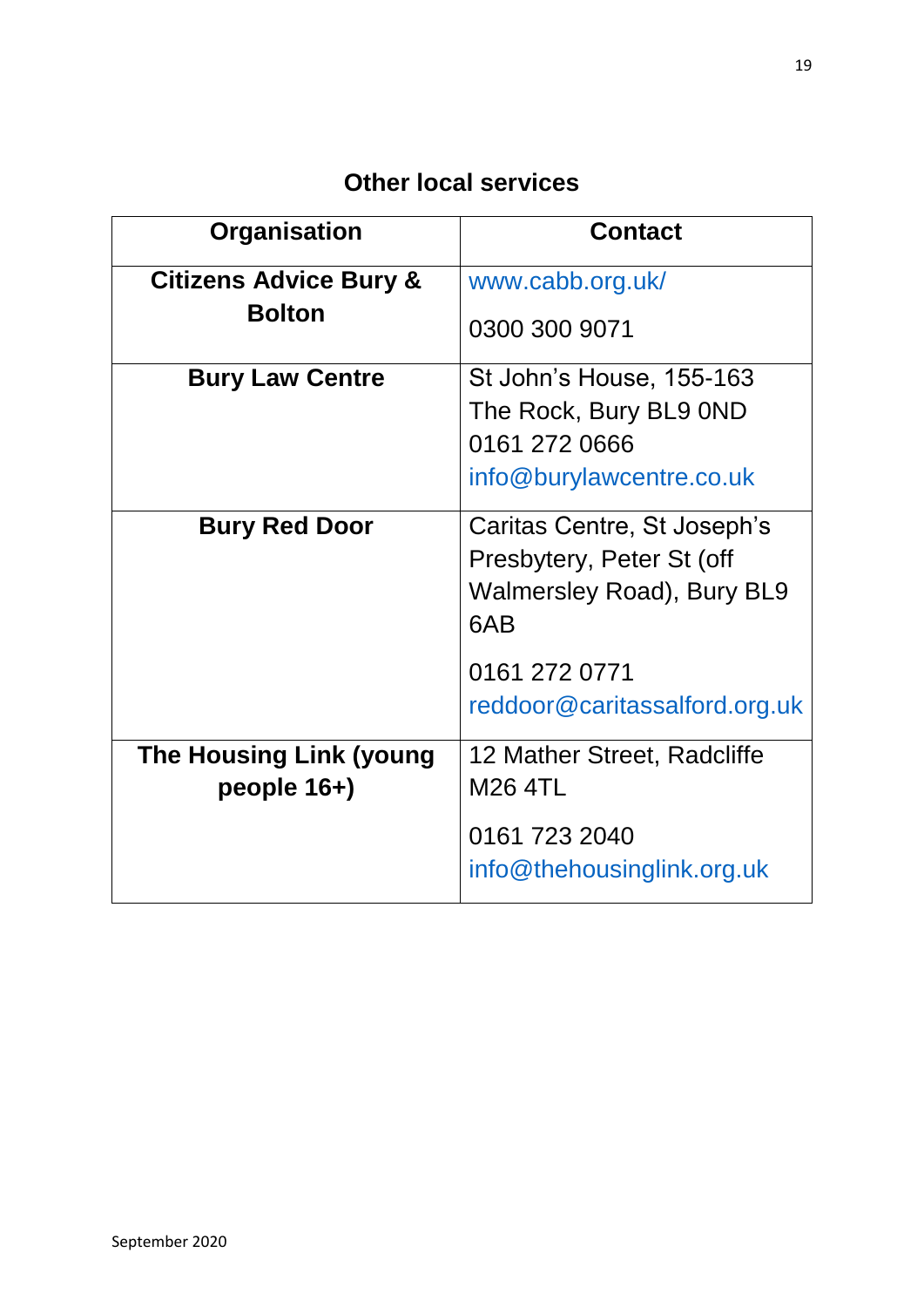#### **Bolton**

### **Council services**

| <b>Contact</b>                                       |
|------------------------------------------------------|
| www.bolton.gov.uk/housing-<br>options-advice         |
| Tel. 01204 335900<br>E.housing.options@bolton.gov.uk |
|                                                      |

| Organisation                      | <b>Contact</b>                                                   |
|-----------------------------------|------------------------------------------------------------------|
| <b>Bolton at Home</b>             | Tel: 01204 328 000, website:<br>www.boltonathome.org.uk/contact- |
|                                   | us – webchat facility available.                                 |
| <b>Citizens Advice Bury &amp;</b> | www.cabb.org.uk/                                                 |
| <b>Bolton</b>                     | 0300 300 9071                                                    |
| <b>Urban Outreach</b>             | info@urbanoutreach.co.uk                                         |
|                                   | Tel.01204 385848                                                 |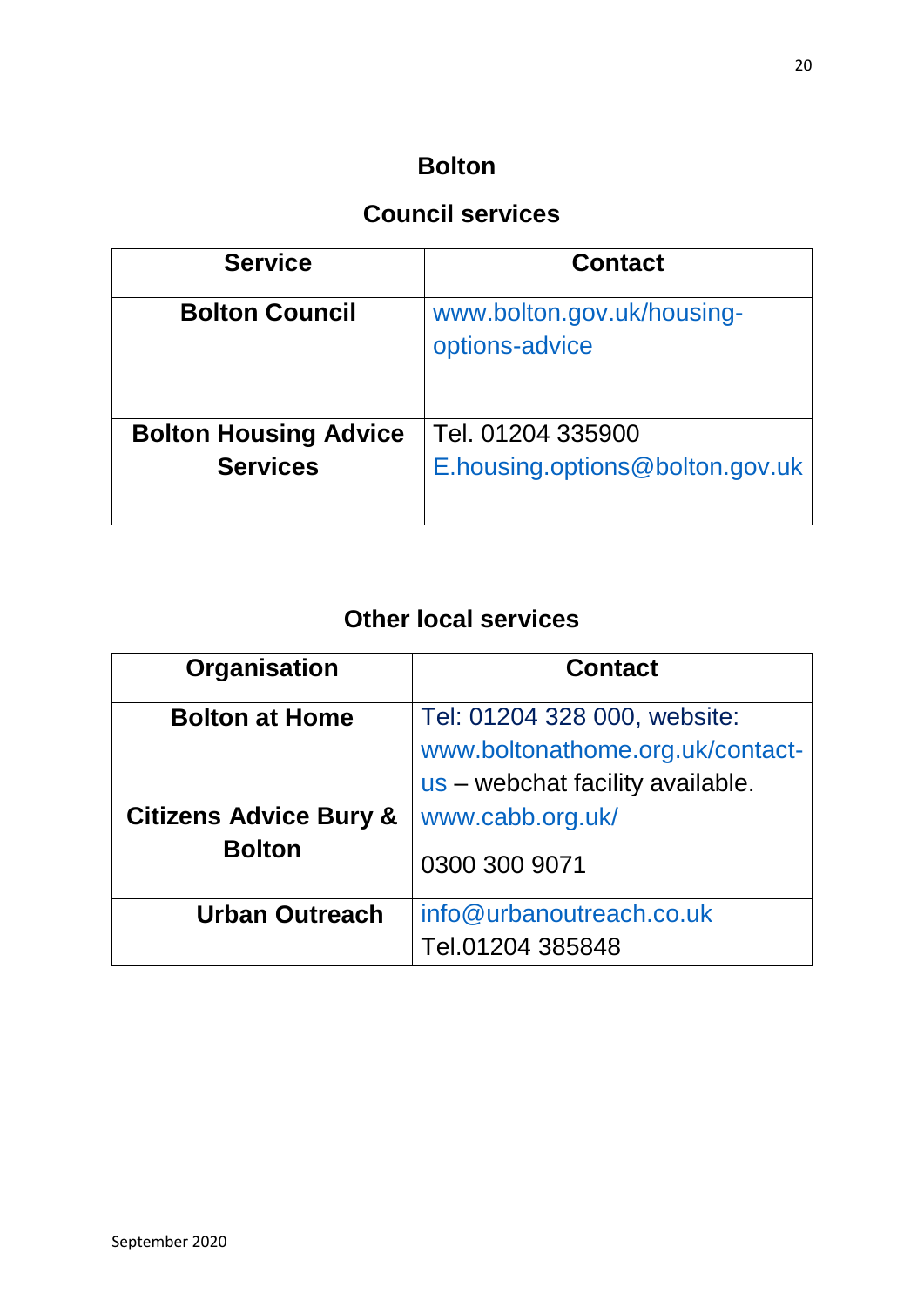#### **Manchester**

### **Council services**

| <b>Service</b>                 | <b>Contact</b>                                                    |
|--------------------------------|-------------------------------------------------------------------|
| <b>Manchester City Council</b> | www.manchester.gov.uk/info/5<br>00341/housing_help_and_advi<br>ce |
| <b>Housing Solutions</b>       | Tel. 0161 234 4692<br>hss@manchester.gov.uk                       |

| <b>Organisation</b> | <b>Contact</b>                                                     |
|---------------------|--------------------------------------------------------------------|
| <b>Barnabus</b>     | 45 Bloom Street, Manchester<br><b>M1 3LY</b>                       |
|                     | 0161 237 3223                                                      |
|                     | www.barnabus-<br>manchester.org.uk/im-<br>homeless-and-need-help-1 |
| <b>Booth Centre</b> | For people 18 plus                                                 |
|                     | Pimblett St, Cheetham Hill,<br>Manchester M3 1ET                   |
|                     | 0161 835 2499                                                      |
|                     | www.boothcentre.org.uk/                                            |
| <b>Centrepoint</b>  | Supports homeless 16-25 year<br>olds. Based in city centre and     |
|                     |                                                                    |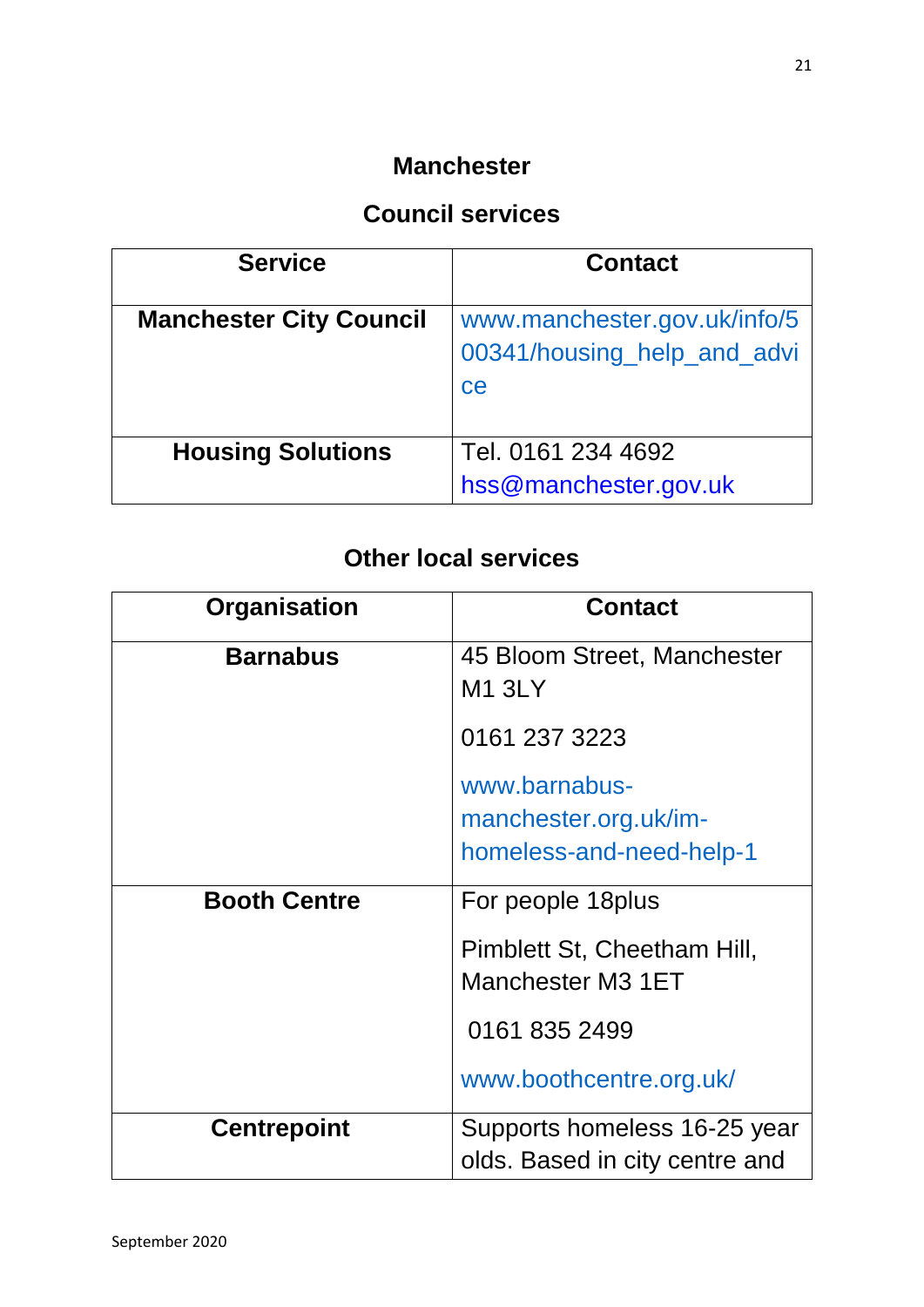|                                              | Wythenshawe): www.centrepo<br>int.org.uk/youth-<br>homelessness/get-help-now<br>0161 228 7654 or 0808 800<br>0661; Webchat available.                                                                                                                                                                      |
|----------------------------------------------|------------------------------------------------------------------------------------------------------------------------------------------------------------------------------------------------------------------------------------------------------------------------------------------------------------|
| <b>Cheetham Hill Advice</b><br><b>Centre</b> | 0161 740 8999<br>triage@cheethamadvice.org.u<br>k; Text 07823 495307                                                                                                                                                                                                                                       |
| <b>Citizens Advice</b><br><b>Manchester</b>  | www.citizensadvicemancheste<br>r.org.uk/<br>03444 111 222                                                                                                                                                                                                                                                  |
|                                              | Facebook messenger; Online<br>Chat available. People can<br>self- refer in and they will give<br>you a call<br>back www.citizensadvicemanc<br>hester.org.uk/housing-advice                                                                                                                                 |
|                                              | They also have free phones in<br>7 of the libraries which<br>have now reopened<br>(Wythenshawe, Longsight,<br>Newton health, Gorton,<br>Withington, Didsbury and<br>central library.) When the<br>libraries are open, people can<br>go in and call Manchester CAB<br>for free from one of their<br>phones. |
| <b>Cornerstone Day Centre</b>                | 104B Denmark Rd,<br>Manchester M15 6JS                                                                                                                                                                                                                                                                     |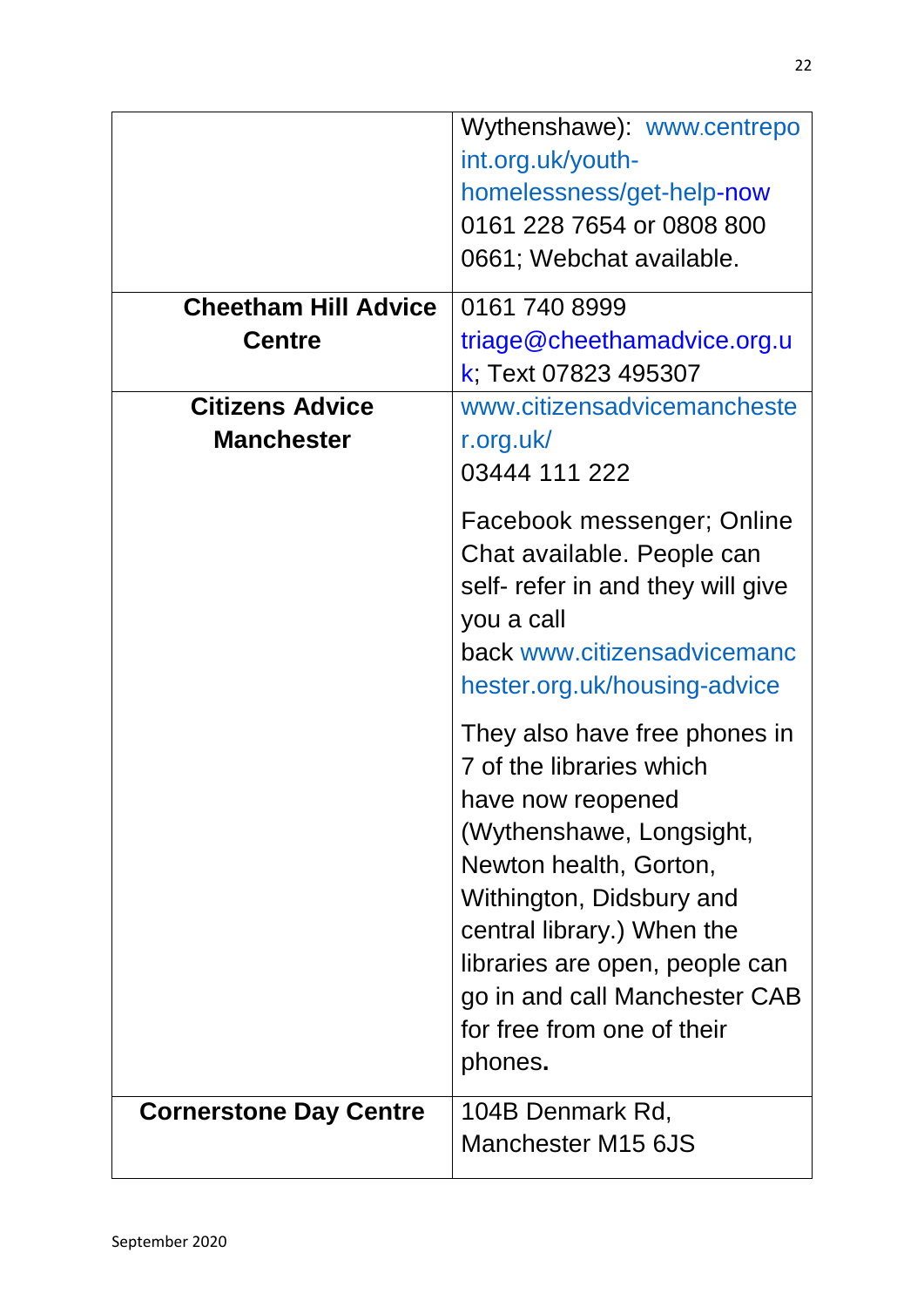|                             | 0161 232 8888                               |
|-----------------------------|---------------------------------------------|
|                             | www.cornerstonecds.org.uk/                  |
| <b>Lifeshare</b>            | First floor, 27 Houldsworth St,             |
|                             | Manchester M1 1EB                           |
|                             | 0161 235 0744                               |
|                             | www.lifeshare.org.uk/                       |
| <b>NHS GM mental health</b> | www.gmmh.nhs.uk/housing-                    |
|                             | advice-service/                             |
| <b>Shelter Manchester</b>   | www.england.shelter.org.uk/ge               |
|                             | t_help/local_services/manches               |
|                             | ter                                         |
|                             | 0344 515 1640; Online Chat                  |
|                             | available                                   |
|                             | www.england.shelter.org.uk/ge               |
|                             | t_help/webchat                              |
| <b>Reach Out to the</b>     | 488 Wilbraham Rd, Chorlton-                 |
| <b>Community (South</b>     | cum-Hardy, Manchester                       |
| <b>Manchester only)</b>     | 0161 862 9415                               |
|                             | www.reachouttothecommunity.<br>$co.$ uk $/$ |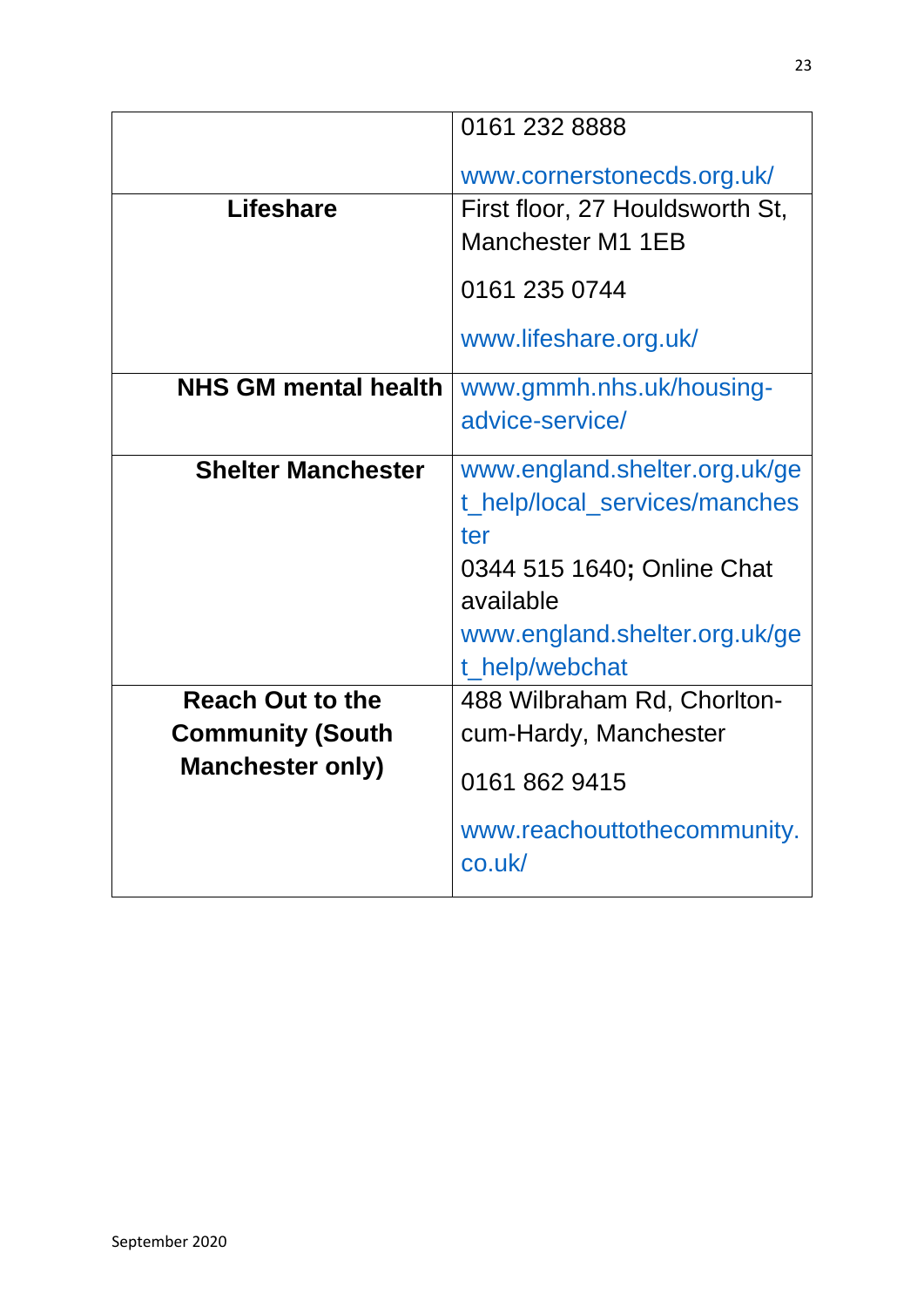#### **Oldham**

# **Council services**

| <b>Service</b>           | <b>Contact</b>                                                                                                          |
|--------------------------|-------------------------------------------------------------------------------------------------------------------------|
| Oldham<br><b>Council</b> | www.oldham.gov.uk/info/200257/homelessness<br>www.oldham.gov.uk/info/100007/housing/1821/<br>housing_advice_and_support |
|                          | www.oldham.gov.uk/info/200904/housing_advic<br>e/2267/housing_options                                                   |

| Organisation              | <b>Contact</b>                     |
|---------------------------|------------------------------------|
| Citizens Advice -         | www.casort.org/contact             |
| Stockport, Oldham,        | 0300 330 9073; Facebook, Twitter,  |
| <b>Rochdale, Trafford</b> | <b>Online Chat</b>                 |
| (CASORT)                  |                                    |
| <b>Keyring</b>            | Tel. 0161 628 4133; 24-hour        |
|                           |                                    |
|                           | helpline Tel. 0333 000 0321        |
| <b>Key To The Door</b>    | www.keytothedoortoysproject.co.uk/ |
| (young people)            | 8 Eldon Precinct, Ashton Road,     |
|                           | Oldham, OL8 1JP                    |
|                           | 0161 633 9242                      |
|                           | keytothedoor@btconnect.com         |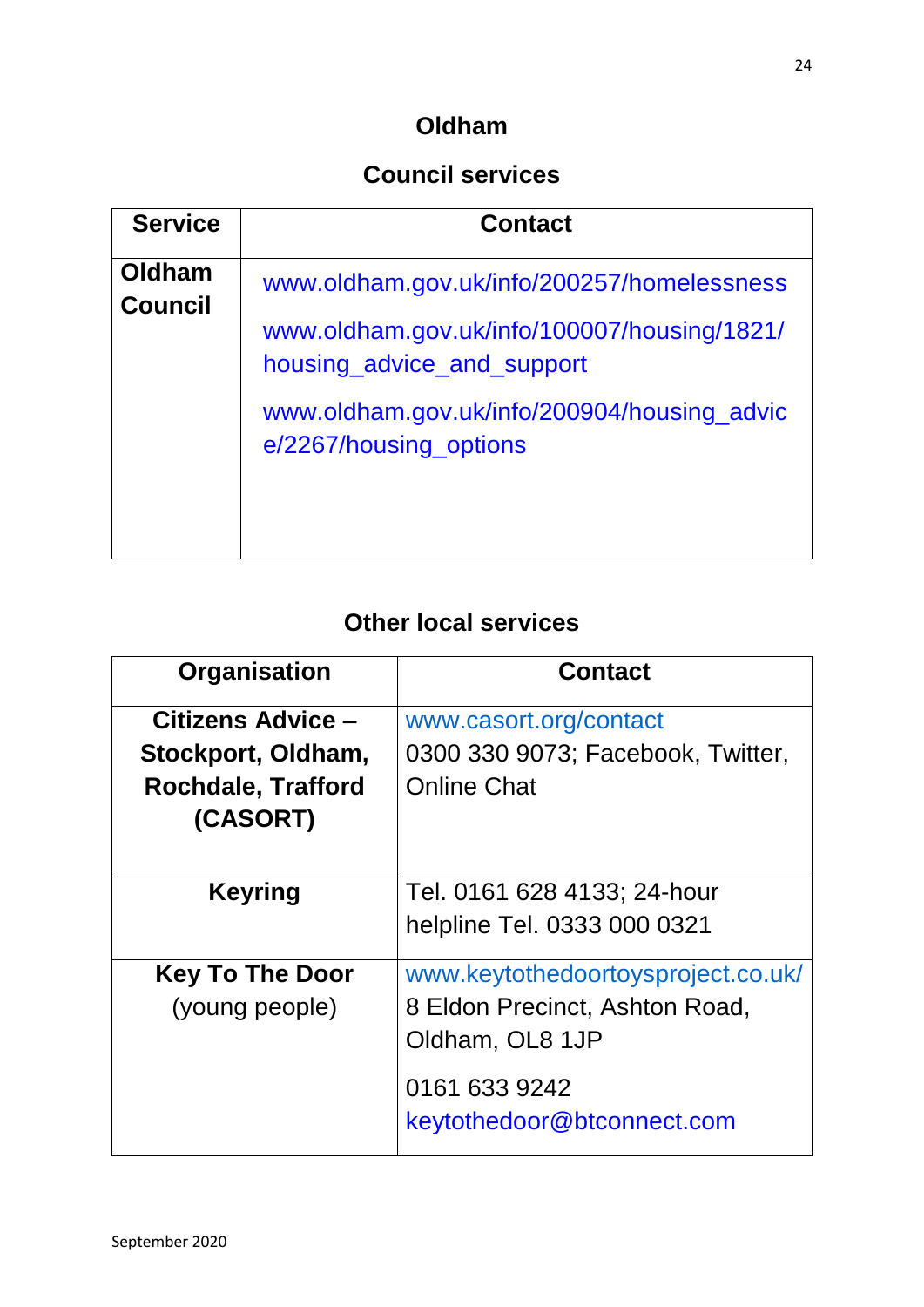### **Rochdale**

### **Council services**

| <b>Service</b>          | <b>Contact</b>                                     |
|-------------------------|----------------------------------------------------|
| <b>Rochdale Borough</b> | 0300 303 8548                                      |
| <b>Housing</b>          | housing.homelessness@rbh.org.uk<br>www.rbh.org.uk/ |

| Organisation               | <b>Contact</b>                      |
|----------------------------|-------------------------------------|
| Citizens Advice -          | www.casort.org/contact              |
| Stockport, Oldham,         | 0300 330 9073; Facebook, Twitter,   |
| <b>Rochdale, Trafford</b>  | <b>Online Chat</b>                  |
| (CASORT)                   |                                     |
| Gaddum                     | www.gaddumcentre.co.uk/getting-     |
|                            | help-rochdale/                      |
| <b>Key To The Door</b>     | www.keytothedoortoysproject.co.uk/8 |
| (young people)             | Eldon Precinct, Ashton Road,        |
|                            | Oldham, OL8 1JP                     |
|                            | 0161 633 9242                       |
|                            | keytothedoor@btconnect.com          |
| <b>Rochdale Law Centre</b> | www.rochdalelawcentre.org.uk/housin |
|                            | g.html                              |
|                            | 15, Drake Street, Rochdale OL16 1RE |
|                            | 01706 657850;                       |
|                            | admin@rochdalelawcentre.org.uk      |
|                            | Housing advice tel. 01706 657766    |
|                            | (limited hours)                     |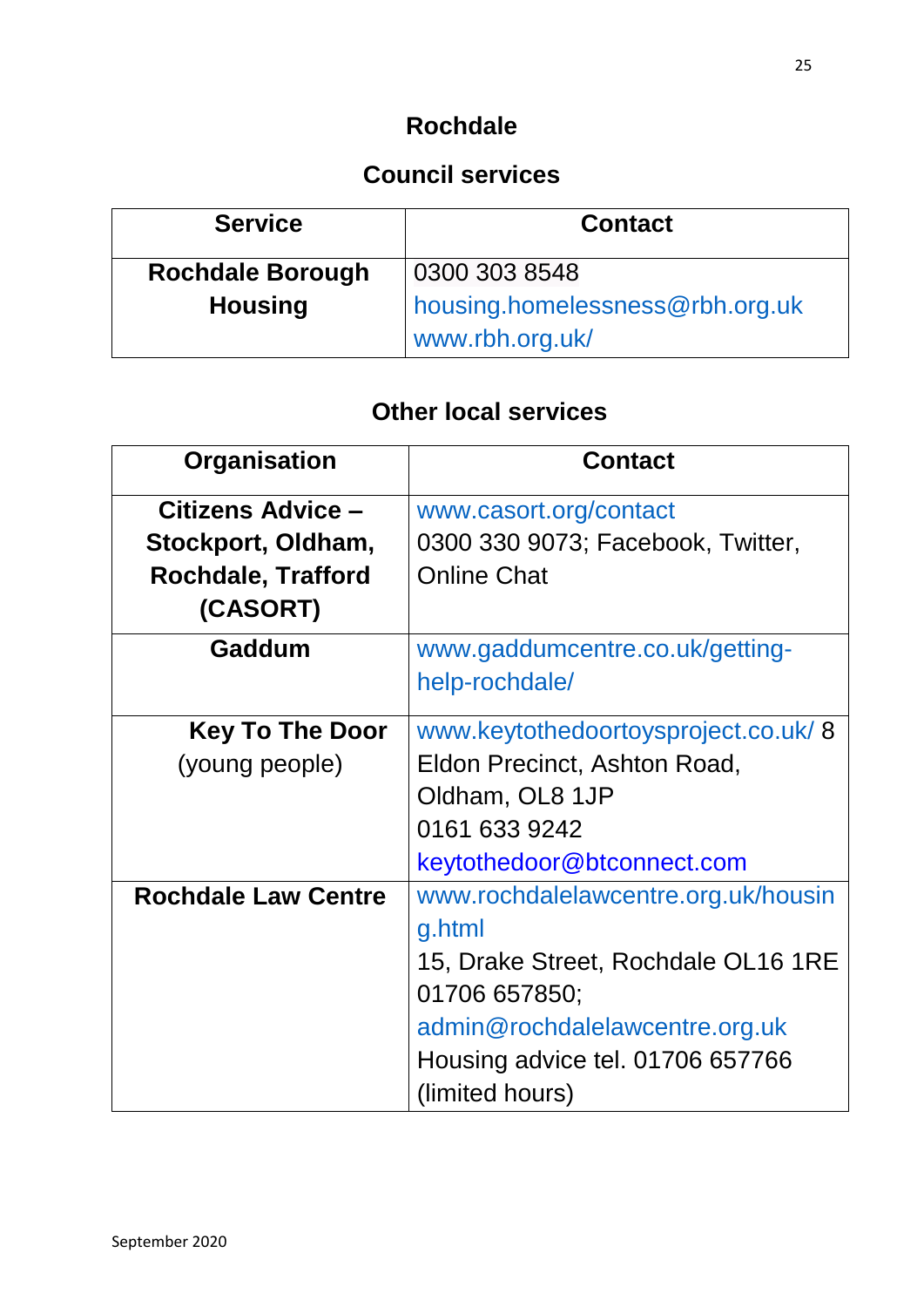#### **Salford**

### **Council services**

| <b>Service</b>         | <b>Contact</b>                      |
|------------------------|-------------------------------------|
| <b>Salford Housing</b> | www.salford.gov.uk/housing/housing- |
| <b>Options Point</b>   | advice-and-support/salford-housing- |
| (SHOP)                 | options-point-shop/                 |
|                        | 7 Wesley Street, Swinton, M27 6AD   |
|                        | 0161 793 2020; or 0161 794 8888     |
|                        | (out of hours).                     |

| Organisation                | <b>Contact</b>                                                                                          |
|-----------------------------|---------------------------------------------------------------------------------------------------------|
| <b>Citizens Advice</b>      | www.salfordcab.org.uk/                                                                                  |
| <b>Salford</b>              | 0300 330 9074; Email form on website                                                                    |
| <b>Salford Loaves &amp;</b> | www.salfordloavesandfishes.org.uk                                                                       |
| <b>Fishes</b>               | 1 Paddington Close, Salford, M6 5PL;<br>Tel. 0161 737 8775;<br>Е.<br>info@salfordloavesandfishes.org.uk |
| <b>Spirit of Salford</b>    | www.salford.gov.uk/spiritofsalford; Tel.                                                                |
|                             | 0800 952 1000; Online enquiry form                                                                      |
| <b>Manchester City</b>      | <b>Windsor Christian Centre, Churchill</b>                                                              |
| <b>Mission (under</b>       | Way, Salford M6 5BU                                                                                     |
| Salford)                    | 0161 736 7959                                                                                           |
| <b>Mind in Salford</b>      | www.mindinsalford.org.uk/coronavirus-<br>update/ 0161 710 1070                                          |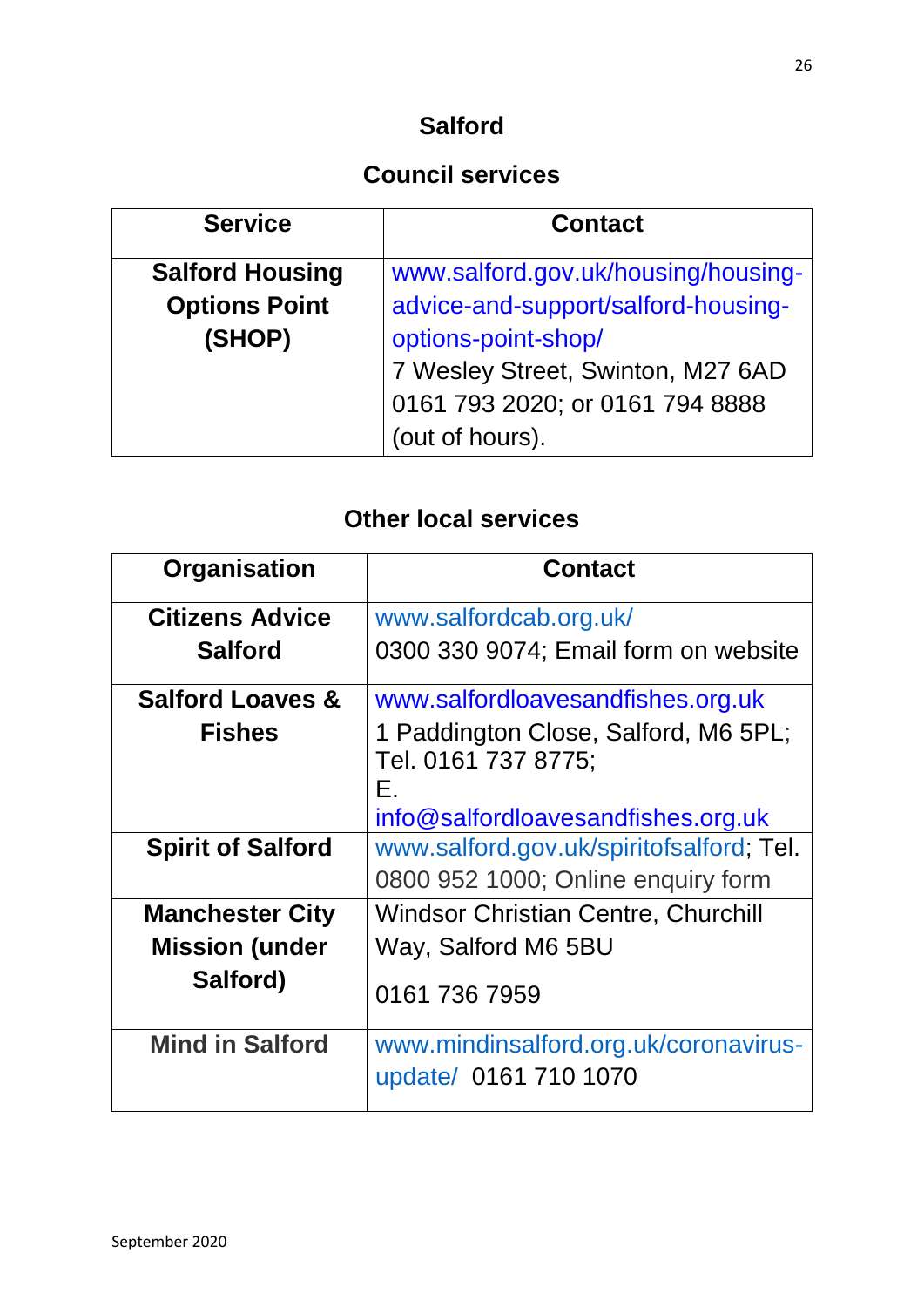# **Stockport**

# **Council services**

| <b>Service</b>         | <b>Contact</b>                   |
|------------------------|----------------------------------|
| <b>Stockport Homes</b> | www.stockporthomes.org/find-     |
|                        | a-home/homeless-advice/          |
|                        | Cornerstone, 2 Edward            |
|                        | Street, Stockport SK1 3NQ.       |
|                        | Online advice or fill in enquiry |
|                        | form on website.                 |
|                        | 0161 474 3780 or 0161 217        |
|                        |                                  |

| Organisation                   | <b>Contact</b>                                          |
|--------------------------------|---------------------------------------------------------|
| Citizens Advice -              | www.casort.org/contact                                  |
| Stockport, Oldham,             | 0300 330 9073; Facebook,                                |
| <b>Rochdale, Trafford</b>      | <b>Twitter, Online Chat</b>                             |
| (CASORT)                       |                                                         |
| <b>The Prevention Alliance</b> | www.stockporttpa.co.uk/                                 |
|                                | 0161 474 1042                                           |
|                                | info@stockporttpa.co.uk                                 |
| <b>The Wellspring</b>          | Harvey Street, Stockport, PO                            |
|                                | <b>BOX 456, SK1 1YD</b>                                 |
|                                | 0161 477 6344                                           |
|                                | info@thewellspring.co.uk Also<br>on Facebook & Twitter. |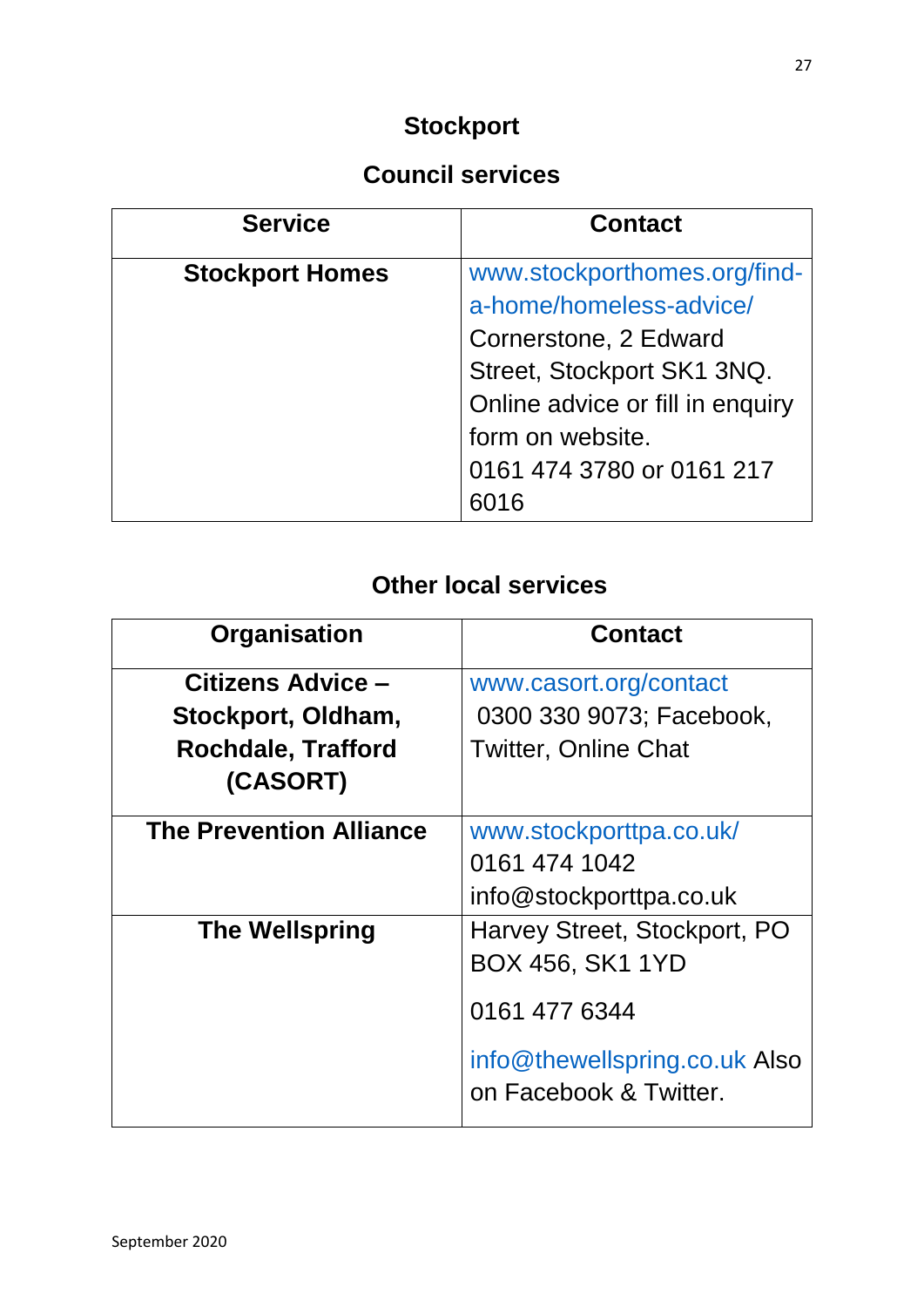#### **Tameside**

### **Council services**

| <b>Service</b>                           | <b>Contact</b>                                                                       |
|------------------------------------------|--------------------------------------------------------------------------------------|
| <b>Tameside Housing</b><br><b>Advice</b> | www.tamesidehousingadvice.org/<br>119-125 Old Street, Ashton -<br>under-Lyne OL6 7RL |
|                                          | 0161 331 2700<br>info@tamesidehousingadvice.org                                      |

| Organisation           | <b>Contact</b>                     |
|------------------------|------------------------------------|
| <b>Citizens Advice</b> | www.tamesidecab.org.uk/            |
| <b>Tameside</b>        | 0300 330 9076; Textphone: 03444    |
|                        | 111 445                            |
|                        | advice@tamesidecab.org.uk Online   |
|                        | Chat available                     |
| <b>Key To The Door</b> | 8 Eldon Precinct, Ashton Road,     |
| (young people)         | Oldham, OL8 1JP; Tel. 0161 633     |
|                        | 9242; E.                           |
|                        | keytothedoor@btconnect.com         |
|                        | www.keytothedoortoysproject.co.uk/ |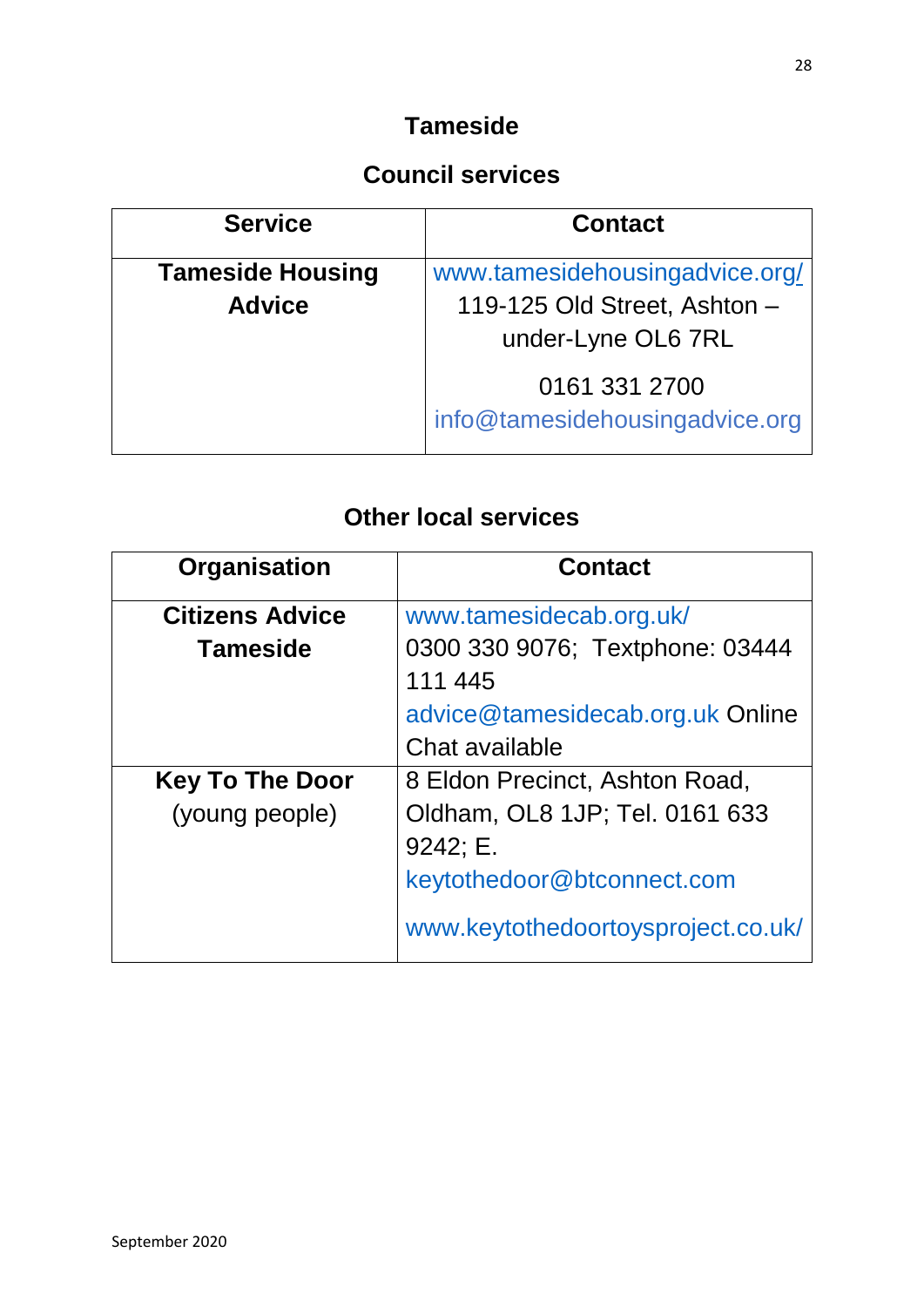### **Trafford**

### **Council services**

| <b>Service</b>                   | <b>Contact</b>                |
|----------------------------------|-------------------------------|
| <b>Housing Options Service</b>   | Waterside House, Sale         |
| <b>Trafford (HOST), Trafford</b> | Waterside, Sale, M33 7ZF;     |
| <b>Council</b>                   | Tel. 0161 912 2230; Tel.      |
|                                  | 0800 218 2000 (out of         |
|                                  | hours); E.                    |
|                                  | HOST@salixhomes.co.uk         |
|                                  |                               |
|                                  | www.trafford.gov.uk/residents |
|                                  | /housing/housing-             |
|                                  | advice/Housing-advice         |

| Organisation                          | <b>Contact</b>              |
|---------------------------------------|-----------------------------|
| Citizens Advice -                     | www.casort.org/contact      |
| Stockport, Oldham,                    | 0300 330 9073; Facebook,    |
| <b>Rochdale, Trafford</b><br>(CASORT) | <b>Twitter, Online Chat</b> |
|                                       |                             |